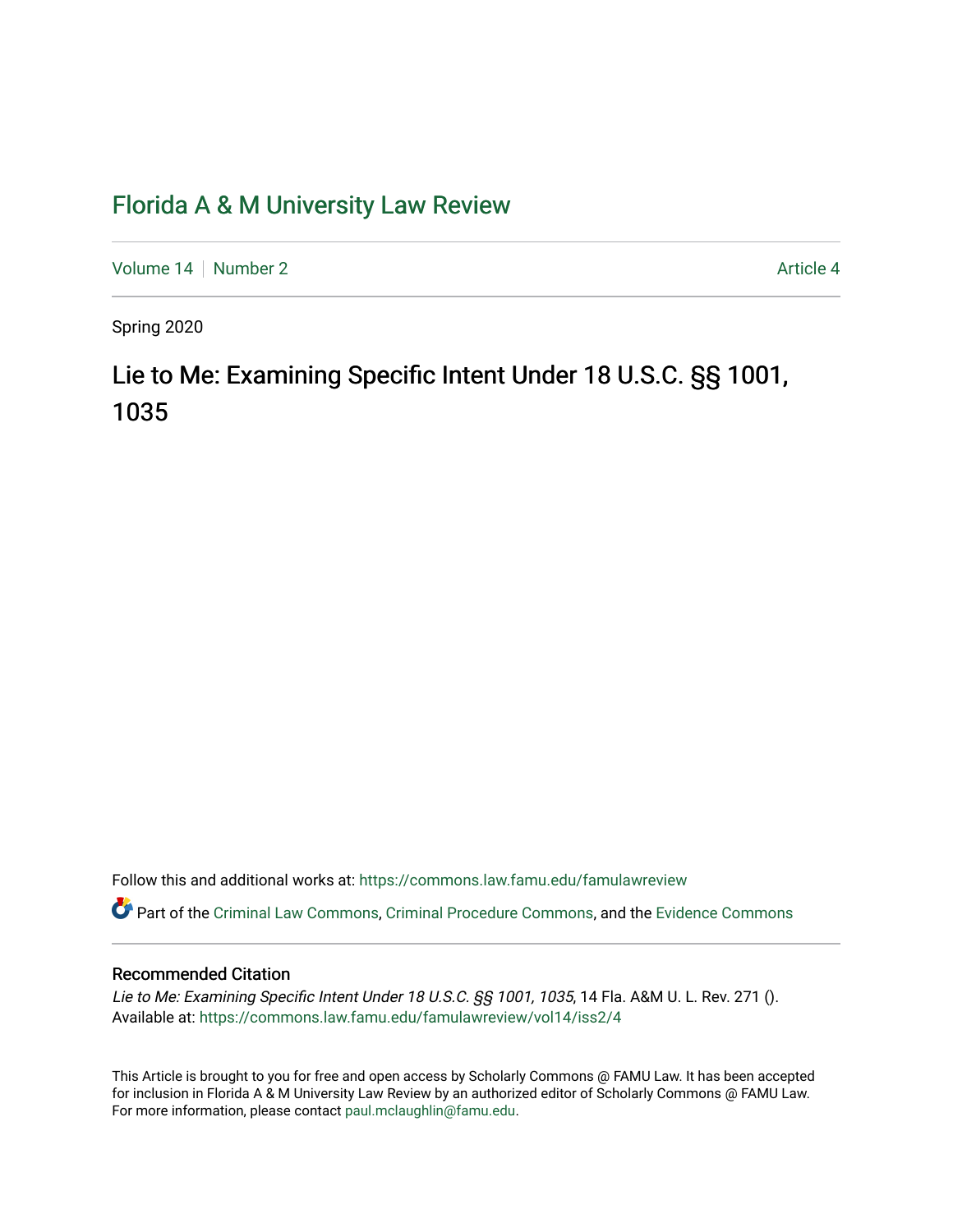# LIE TO ME: EXAMINING SPECIFIC INTENT UNDER 18 U.S.C. §§ 1001, 1035

*Max Birmingham*\*

|               |                                                                                     |      | $\mathbf R$ |
|---------------|-------------------------------------------------------------------------------------|------|-------------|
|               | I. UNDERLYING PURPOSE OF CRIMINALIZING FALSE                                        |      |             |
|               | STATEMENTS TO THE GOVERNMENT $\ldots \ldots \ldots \ldots \ldots \ldots \ldots$ 275 |      | $\mathbf R$ |
| П.            |                                                                                     |      | $\mathbf R$ |
|               |                                                                                     |      | $\mathbf R$ |
|               |                                                                                     |      | $\mathbf R$ |
|               | $2^{\circ}$                                                                         | -280 | $\mathbf R$ |
|               |                                                                                     |      | $\mathbf R$ |
|               | 4.                                                                                  |      | $\mathbf R$ |
|               | 5.                                                                                  | -284 | $\mathbf R$ |
|               |                                                                                     |      | $\mathbf R$ |
|               |                                                                                     |      | $\mathbf R$ |
|               |                                                                                     |      | $\mathbf R$ |
|               | 3.                                                                                  |      | $\mathbf R$ |
| Ш             |                                                                                     |      | $\mathbf R$ |
| IV.           |                                                                                     |      | $\mathbf R$ |
| $ V_{\cdot} $ |                                                                                     |      | $\mathbf R$ |
| VI.           | INTERPRETING THE MATERIALITY REQUIREMENT OF THE                                     |      |             |
|               |                                                                                     | 299  | $\mathbf R$ |
|               |                                                                                     | 302  | R           |
|               |                                                                                     |      |             |

#### **INTRODUCTION**

The Federal Circuits are split as to whether there is a specific intent requirement for a conviction under 18 U.S.C. § 1001 ("Section 1001"). The crux of the split amongst the Federal Circuits relies mainly on the "willfulness" element listed in Section 1001. Courts that have interpreted the "willfulness" element narrowly have held that this burden is met if it is proven that the defendant made the statement with

<sup>\*</sup> B.S., State University of New York at Empire State College; M.B.A., Northeastern University D'Amore-McKim School of Business; J.D./M.J., Michigan State University College of Law. The Author would like to thank Maria Filipakis; Kathleen A. Cunningham, Blank Rome; Anthony Mingione, Blank Rome; Rustin Paul, Concord Specialty Risk; Megan Filoon, Molecular Templates, Inc.; and last but certainly not least, the editors, staff, and faculty advisor of the *Florida A & M University Law Review*.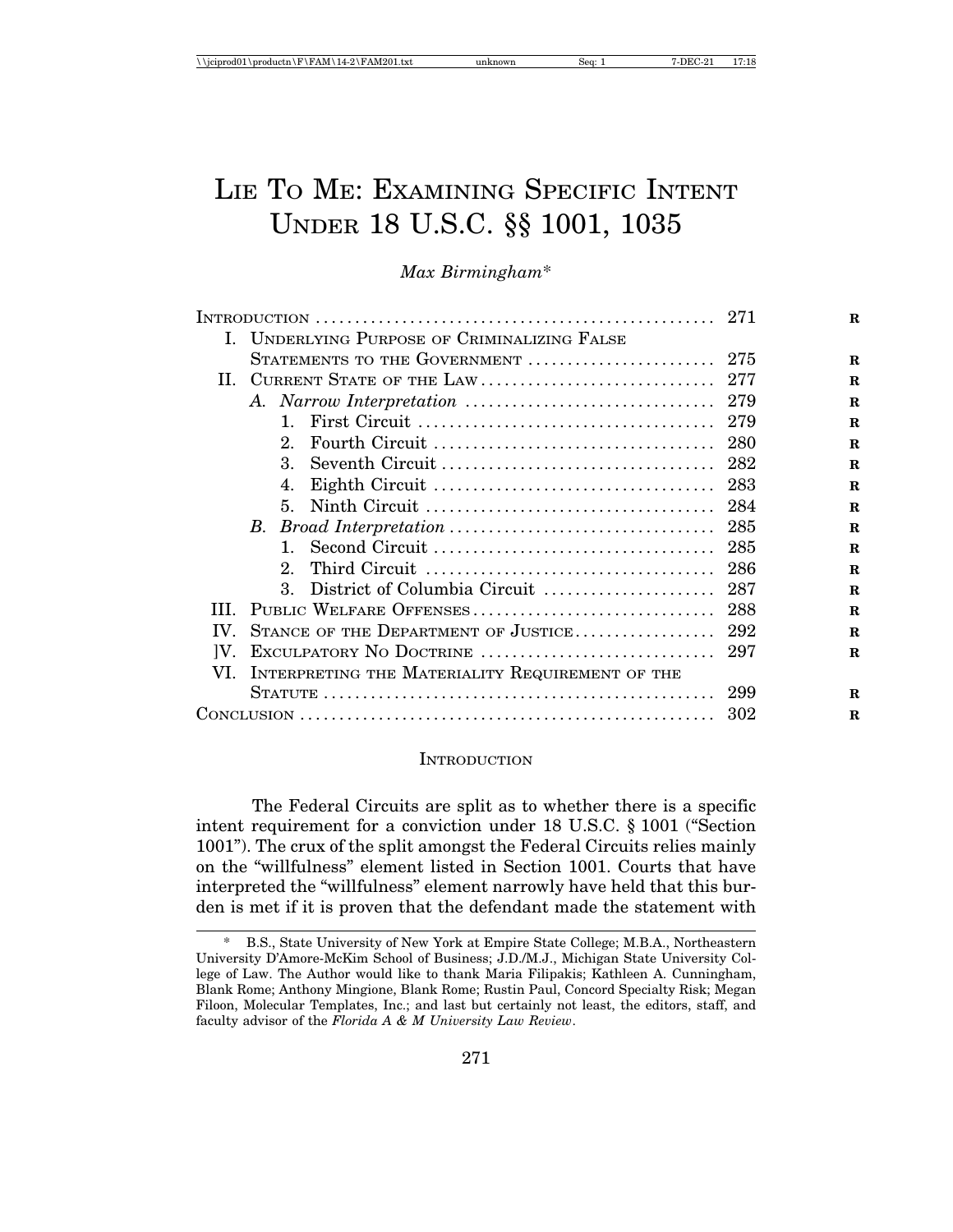the knowledge that it is was false.1 Courts that interpreted the "willfulness" element broadly have held that the "willfulness" element requires a specific intent, which is defined as the "intent to deceive."2

Section 1001 is part of a comprehensive classification of crimes colloquially referred to as "process offenses," which also include contempt, perjury, and failure to appear.3 Process offenses are criminal offenses that interfere with the procedures of the justice system.4 The purpose of criminalizing process offenses is to preserve the integrity of the justice system.5

The plain language of Section 1001 makes no mention of intent and states as follows:

2. *See, e.g.*, *United States v. Whab*, 355 F.3d 155, 160 (2nd Cir. 2004), *cert. denied*, 541 U.S. 1004 (2004); *United States v. Bakhtiari*, 913 F.2d 1053, 1059 n.1 (2nd Cir. 1990), *cert. denied*, 499 U.S. 924 (1991); *United States v. Starnes*, 583 F.3d 196, 212 (3rd Cir. 2009) ("The record in this case contains sufficient evidence . . . that [the defendant] acted deliberately and with knowledge that the representations contained in the air-monitoring reports . . . were false and he was aware . . . that his conduct was unlawful."); *United States v. Guzman*, 781 F.2d 428, 431 (5th Cir. 1986) (§ 1001 requires a "false representation is one ... made with an intent to deceive or mislead."); *United States v. Geisen*, 612 F.3d 471, 487 (6th Cir. 2010) (§ 1001 requires that the "statement was made with knowledge of its falsity, and an 'intent to deceive.'") (citations omitted); *United States v. Dothard*, 666 F.2d 498, 503 (11th Cir. 1982) ("Proof that the defendant has the specific intent to deceive by making a false or fraudulent statement is a prerequisite to conviction under 18 U.S.C. § 1001.") (citing *United States v. Lange*, 528 F.2d 1280, 1286 (5th Cir. 1976)); *United States v. Moore*, 612 F.3d 698, 703 (D.C. Cir. 2010) (Kavanaugh, J., concurring).

3. *See* Stuart P. Green, *Why It's a Crime to Tear the Tag Off a Mattress: Overcriminalization and the Moral Content of Regulatory Offenses*, 46 EMORY L. J. 1533, 1612 (1997).

4. *See generally* Chris William Sanchirico, *Evidence Tampering*, 53 DUKE L. J. 1215, 1218 (2004).

5. *See generally* Joel Feinberg, 1 THE MORAL LIMITS OF THE CRIMINAL LAW: HARMS TO OTHERS 63 (1984).

<sup>1.</sup> *See, e.g.*, *United States v. Riccio*, 529 F.3d 40, 46-47 (1st Cir. 2008) ("willfulness" in § 1001 means "nothing more . . . than that the defendant knew that his statement was false when he made it or—which amounts in law to the same thing—consciously disregarded or averted his eyes from its likely falsity.") (quoting *United States v. Gonsalves*, 435 F.3d 64, 72 (1st Cir. 2006)); *United States v. Daughtry*, 48 F.3d 829, 831-32 (4th Cir. 1995), *vacated on other grounds,* 516 U.S. 984 (1995), *reinstated in relevant part,* 91 F.3d 675 (4th Cir. 1996); *United States v. Guzman*, 781 F.2d 428, 431 (5th Cir. 1986) (§ 1001 requires a "false representation . . . . that . . . is made with an intent to deceive or mislead."); *United States v. Hopkins*, 916 F.2d 207, 214 (5th Cir. 1990); *United States v. Hildebrandt*, 961 F.2d 116, 118- 19 (8th Cir. 1992); ("willful" in § 1001"simply means that the defendant did the forbidden act 'deliberately and with knowledge.' It is not necessary that the defendant act with the intent to deceive the United States . . . .") (citations omitted), *cert. denied*, 506 U.S. 878 (1992); *United States v. Verduzco-Contreras*, No. 88–5120, 1990 WL 34147, at \*3 (9th Cir. Mar. 27, 1990) ("[T]he government need not prove intent to deceive under 18 U.S.C. § 1001.") (citing *United States. v. Vaughn*, 797 F.2d 1485, 1490 (9th Cir. 1986)); *United States v. Tatoyan*, 474 F.3d 1174, 1182 (9th Cir. 2007); *United States v. Russo*, No. 98-3245, 2000 WL 14298, at \*5 (10th Cir. Jan. 10, 2000) ("willful" in § 1001 "does not require proof of evil intent but rather only that 'the act [was] done deliberately and with knowledge.'") (quoting *Walker v. United States*, 192 F.2d 47, 49 (10th Cir. 1951)).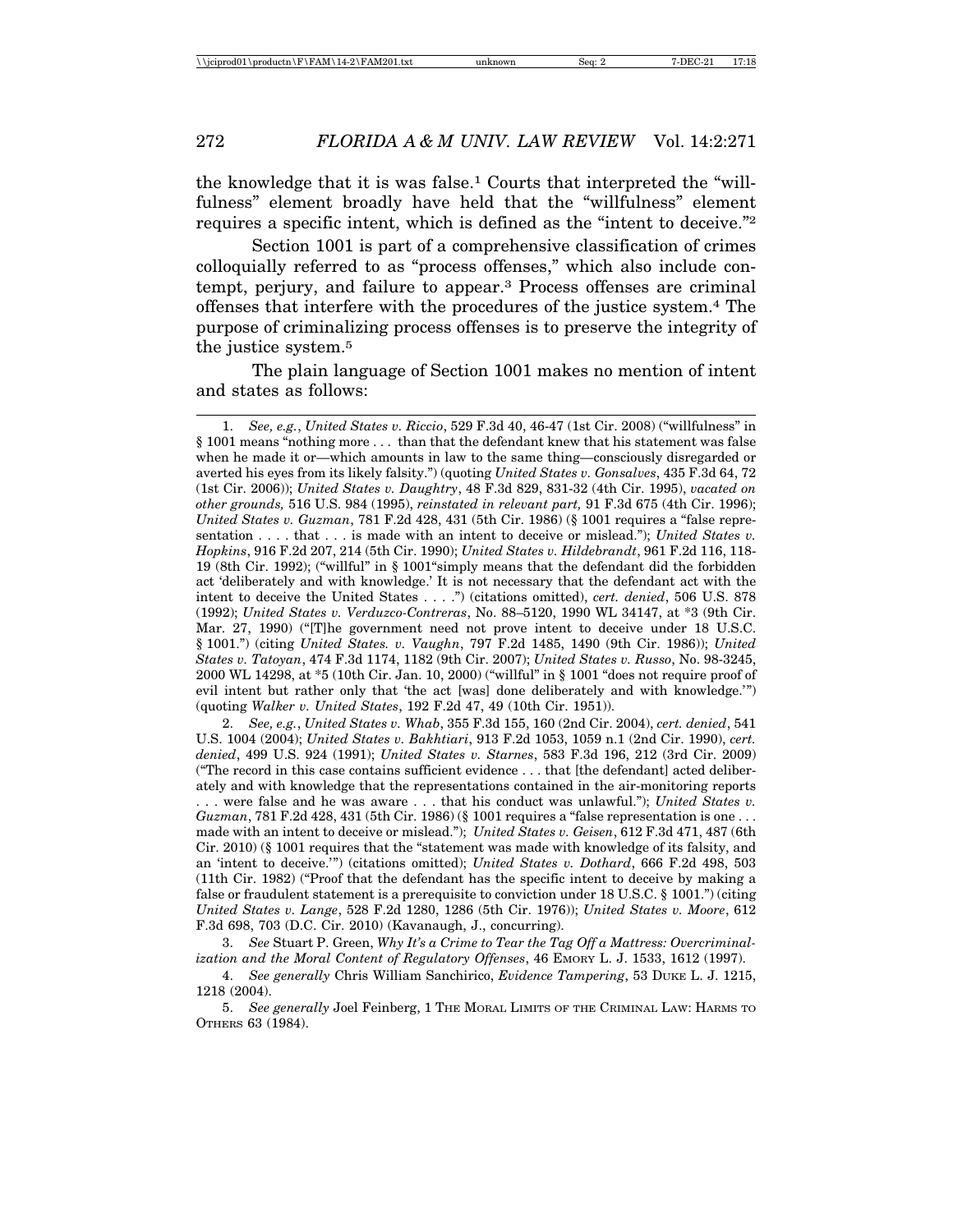(a) Except as otherwise provided in this section, whoever, in any matter within the jurisdiction of the executive, legislative, or judicial branch of the Government of the United States, knowingly and willfully—

> (1) falsifies, conceals, or covers up by any trick, scheme, or device a material fact;

> (2) makes any materially false, fictitious, or fraudulent statement or representation; or

> (3) makes or uses any false writing or document knowing the same to contain any materially false, fictitious, or fraudulent statement or entry;

shall be fined under this title, imprisoned not more than 5 years or, if the offense involves international or domestic terrorism (as defined in section 2331), imprisoned not more than 8 years, or both. If the matter relates to an offense under chapter 109A, 109B, 110, or 117, or section 1591, then the term of imprisonment imposed under this section shall be not more than 8 years.

(b) Subsection (a) does not apply to a party to a judicial proceeding, or that party's counsel, for statements, representations, writings or documents submitted by such party or counsel to a judge or magistrate in that proceeding.

(c) With respect to any matter within the jurisdiction of the legislative branch, subsection (a) shall apply only to—

(1) administrative matters, including a claim for payment, a matter related to the procurement of property or services, personnel or employment practices, or support services, or a document required by law, rule, or regulation to be submitted to the Congress or any office or officer within the legislative branch; or

(2) any investigation or review, conducted pursuant to the authority of any committee, subcommittee, commission or office of the Congress, consistent with applicable rules of the House or Senate.6

Section 1035 was modeled after Section 1001 and created specifically for allegations involving heath care.7 Section 1035 states:

<sup>6.</sup> *See* 18 U.S.C. §1001 (2006).

<sup>7.</sup> *United States v. Natale*, 719 F.3d. 719, 733 (7th Cir. 2013) ("The language of 18 U.S.C. § 1001(a) also supports this conclusion. The health care benefit program requirement is the jurisdictional element of § 1035. It largely tracks, both in words used and placement within the statute, the jurisdictional element of § 1001(a). *Compare* § 1035(a) ('[w]hoever, in any matter involving a health care benefit program . . .'), *with* § 1001(a) ('whoever, in any matter within the jurisdiction of . . . [a] branch of the Government of the United States . . . .'") (alterations in original) (internal quotations omitted).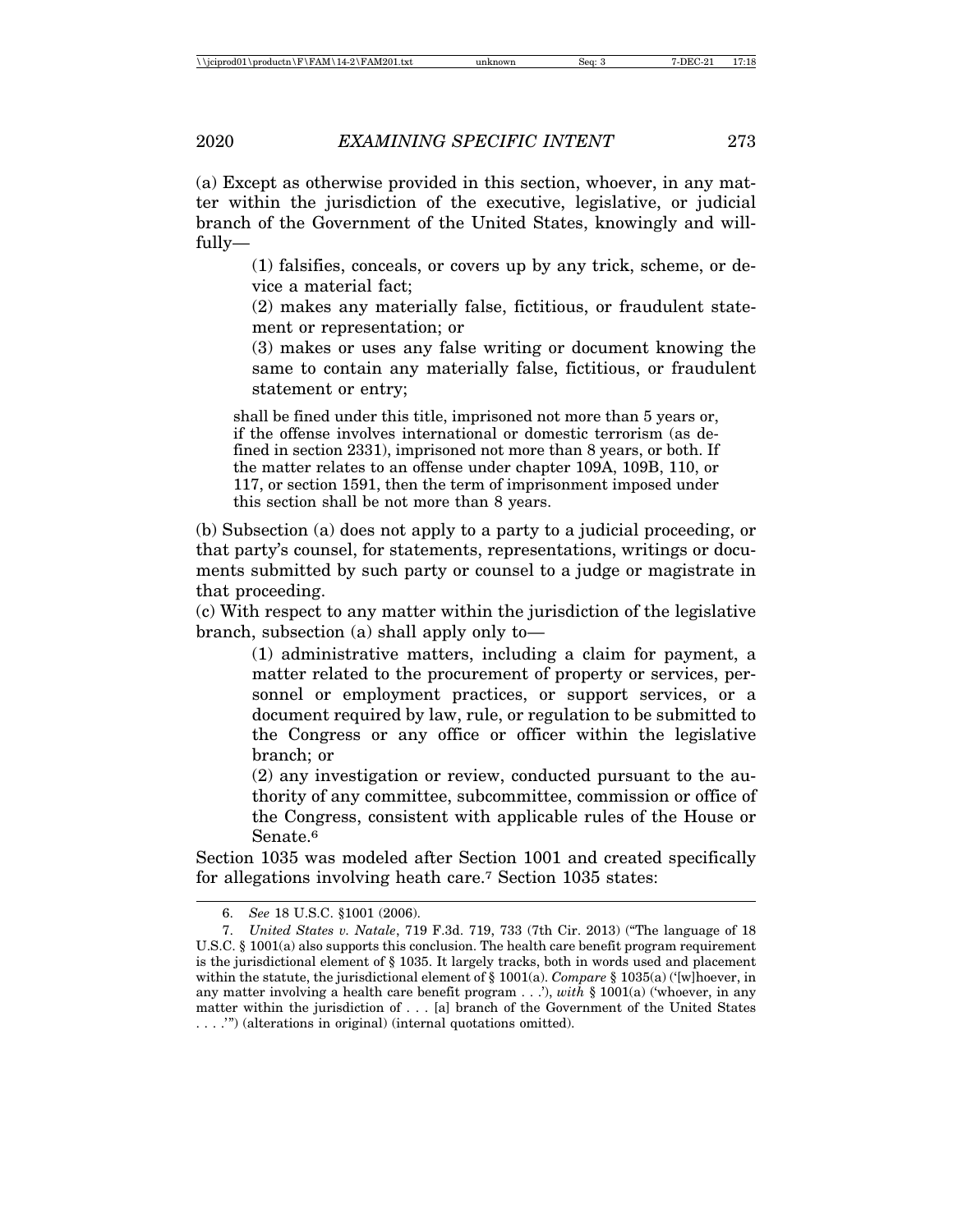(a) Whoever, in any matter involving a health care benefit program, knowingly and willfully—

> (1) falsifies, conceals, or covers up by any trick, scheme, or device a material fact; or

> (2) makes any materially false, fictitious, or fraudulent statements or representations, or makes or uses any materially false writing or document knowing the same to contain any materially false, fictitious, or fraudulent statement or entry,

> > in connection with the delivery of or payment for health care benefits, items, or services, shall be fined under this title or imprisoned not more than 5 years, or both.

(b) As used in this section, the term "health care benefit program" has the meaning given such term in section 24(b) of this title.8

One court notes that the Supreme Court of the United States ("SCOTUS") has previously not found specific intent to be required under similar language within Section 1001.9 While there are many similarities between Sections 1001 and 1035, there are salient differences. Notwithstanding the differences, this Article argues that Sections 1001 and 1035 should be interpreted without "intent to deceive" and rather be interpreted as a strict liability offense.

This argument began with Part I, which provided a brief introduction regarding specific intent under Sections 1001 and 1035. Part II examines the purpose of criminalizing false statements, which identifies why the statute should be interpreted narrowly. Part III analyzes case law and how the Federal Circuits have interpreted the statute. Part IV discusses how Sections 1001 and 1035 meet the required elements to be classified as a public welfare offense. Part V analyzes why it is malapropos for the Department of Justice to trumpet their views on the law, and how it crosses the line of the separation of powers. Part VI identifies the "exculpatory no" doctrine, which the Supreme Court ultimately rejected, as an example of courts going beyond the plain meaning interpretation of the statute. Part VII explores the materiality requirement of the statute, and how courts have interpreted it. Part VIII provides conclusive thoughts and analysis.

<sup>8.</sup> *See* 18 U.S.C. §1035 (1996).

<sup>9.</sup> *United States v. Starnes*, 583 F. 3d 196 (3d Cir. 2009).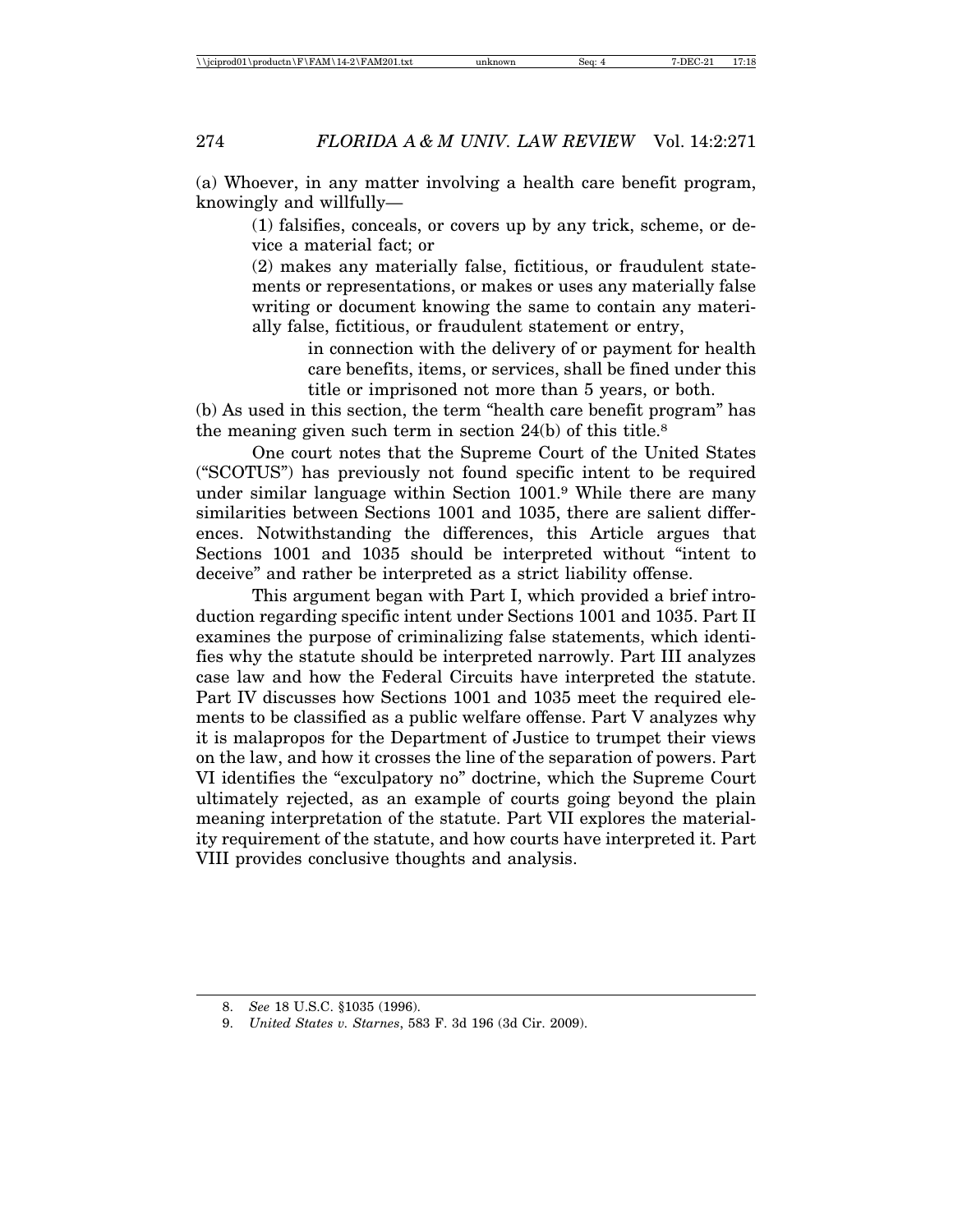## I. UNDERLYING PURPOSE OF CRIMINALIZING FALSE STATEMENTS TO THE GOVERNMENT

Originally enacted during the Civil War in 1863, the purpose of Section 1001 was to prohibit members of the military from filing fraudulent claims against the government.10 In 1874, Congress amended the statute and significantly broadened its coverage to prohibit all persons from filing fraudulent claims against the government.11 In 1918, Congress made two pertinent Amendments to Section 1001. First, it stated that corporations may be found liable under the statute as a class of "persons."12 Second, it expanded the statute beyond filing fraudulent claims to also encompass purposeful and intentional "cheating and swindling or defrauding the Government of the United States."<sup>13</sup>

In 1926, SCOTUS narrowly interpreted the term "cheating and swindling or defrauding the Government of the United States" by holding that it is only applicable to "cheating the Government out of *property or money*."14 The first mention of "intent to defraud" is in *United States v. Cohen* when SCOTUS observed that the statute identifies intent in the context of 'cheating and swindling, to steal or purloin, and to defraud' when it cites Section 25 of the Penal Code.15 This narrow interpretation would render the statute toothless several years later, in light of the New Deal.16

In 1934, Congress revised the statute by removing the property and financial fraud requirement.17 The Secretary of Interior, Harold

15. *Id.* at n.1.

16. *United States v. Yermian*, 468 U.S. 63, 80 (1984) (Rehnquist, J., dissenting) (The Secretary of the Interior, in particular, expressed concern that "there were at present no statutes outlawing, for example, the presentation of false documents and statements to the Department of the Interior in connection with the shipment of 'hot oil,' or to the Public Works Administration in connection with the transaction of business with that agency.").

17. *See* Act of June 18, 1934, ch. 587, § 35, Pub. L. No. 394, 48 Stat. 996 (1934) (amending Act of Oct. 23, 1918, ch. 194, § 35, Pub. L. No. 228, 40 Stat. 1015 (1918)). The Act stated in relevant part: "[W]hoever shall knowingly and willfully falsify or conceal or cover up by any trick, scheme, or device a material fact, or make or cause to be made any false or fraudulent statements or representations, or make or use or cause to be made or used any false bill, receipt, voucher, roll, account, claim, certificate, affidavit, or deposition, knowing the same to contain any fraudulent or fictitious statement or entry, in any matter within the

<sup>10.</sup> *See* Act of Mar. 2, 1863, ch. 67, 12 Stat. 696, 696-97 (1863) (currently codified under 18 U.S.C. §1001 (2006)).

<sup>11.</sup> Under the codification of Dec. 1, 1873, approved June 22, 1874, R. S. § 5438, the statute was extended to cover "every person"—not merely military personnel (currently codified under 18 U.S.C. §1001 (2006)).

<sup>12.</sup> *See* Act of Oct. 23, 1918, ch. 194, 40 Stat. 1015, 1015-16 (1918).

<sup>13.</sup> *See id.*

<sup>14.</sup> *United States v. Cohn*, 270 U.S. 339, 346-47 (1926) (emphasis added).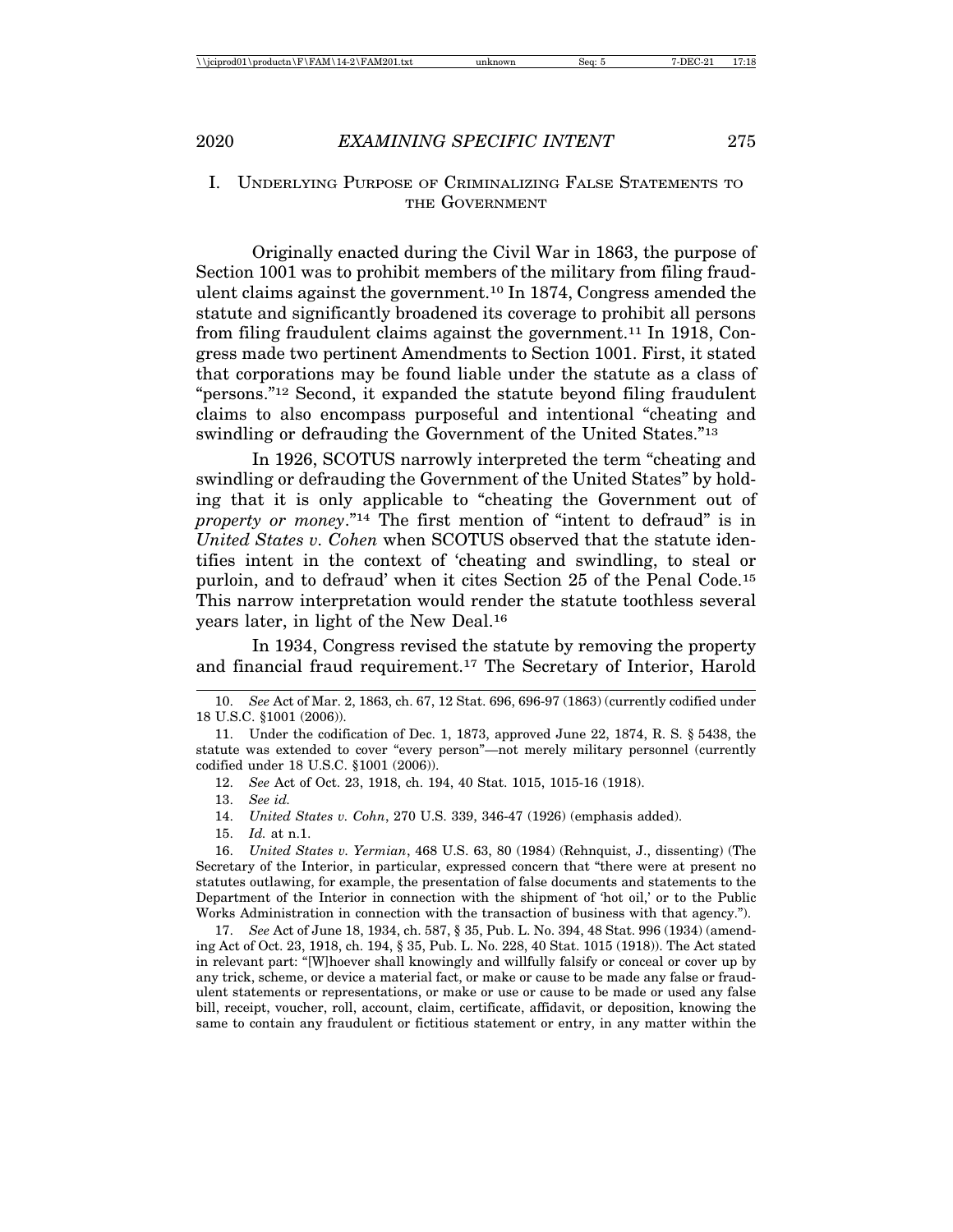Ickes, played a significant role in pushing for this revision. Secretary Ickes was motivated to have a law in order "to prosecute 'for the presentation of false papers.'"18 The statute was broadened to include "any matter within the jurisdiction of any department or agency of the United States."19 Thus, the statute criminalizes false statements that do not result in any property or pecuniary harm.

In 1941, SCOTUS acknowledged that the statute may be interpreted more broadly in light of the 1934 revision.20 In *United States v. Gilliland*, the defendant submitted false reports regarding the petroleum amount produced by certain oil wells.21 SCOTUS, relying on legislative history, held that the statute was meant to be interpreted broadly and is no longer limited to the requirement of governmental pecuniary or property loss.22 SCOTUS further noted that a narrow interpretation of the statute may frustrate the legislative intent.23

In 1948, the statute was amended again when Congress sundered the false claims and false statements provisions.<sup>24</sup> In 1996, the statute was amended again, as Congress renamed it the False Statements Account Accountability Act of 1996 and added a material requirement in each subsection under section (a).25

One reason as to why courts are looking beyond the plain language of the text is because there is a notion that the language of Sections 1001 and 1035 are overbroad and may lead to a wide swath of criminalizing behavior that is beyond Congressional intent. In a concurring opinion, Justice Ruth Bader Ginsburg alleges that Section 1001 gives prosecutors "extraordinary authority" to "manufacture

19. *See* Act of June 18, 1934, ch. 587, § 35, Pub. L. No. 394, 48 Stat. 996 (1934) (amending Act of Oct. 23, 1918, ch. 194, § 35, Pub. L. No. 228, 40 Stat. 1015 (1918)).

20. *See United States v. Gilliland*, 312 U.S. 86, 93 (1941).

21. *Id.* at 87.

22. *Id.* at 93 ("The amendment eliminated the words 'cheating and swindling' and broadened the provision so as to leave no adequate basis for the limited construction which had previously obtained.").

23. *Id.* ("The amendment indicated the congressional intent to protect the authorized functions of governmental departments and agencies from the perversion which might result from the deceptive practices described. We see no reason why this apparent intention should be frustrated by construction.").

24. *See* Act of June 25, 1948, ch. 645, § 285, Pub. L. No. 772, 62 Stat. 683, 698 (1948); *see also* Act of June 25, 1948, ch. 645, § 1001, Pub. L. No. 772, 62 Stat. 683, 749 (1948).

25. *See* False Statements Accountability Act of 1996, Pub. L. No. 104-292, 110 Stat. 3459 (1996) (codified as 18 U.S.C. § 1001 (1994 & Supp. IV 1998)).

jurisdiction of any department or agency of the United States or of any corporation in which the United States of America is a stockholder . . . ."

<sup>18.</sup> *See* Letter from Harold L. Ickes, the Secretary of the Interior, to Henry F. Ashurst, the Chairman of the Judiciary Committee of the Senate (Feb. 7, 1934) S. Rep. No. 288, 73d Cong., 2d Sess.; 78 Cong. Rec., Pt. 3, p. 2859; *see also* H. Rep. No.829, 73d Cong., 2d Sess.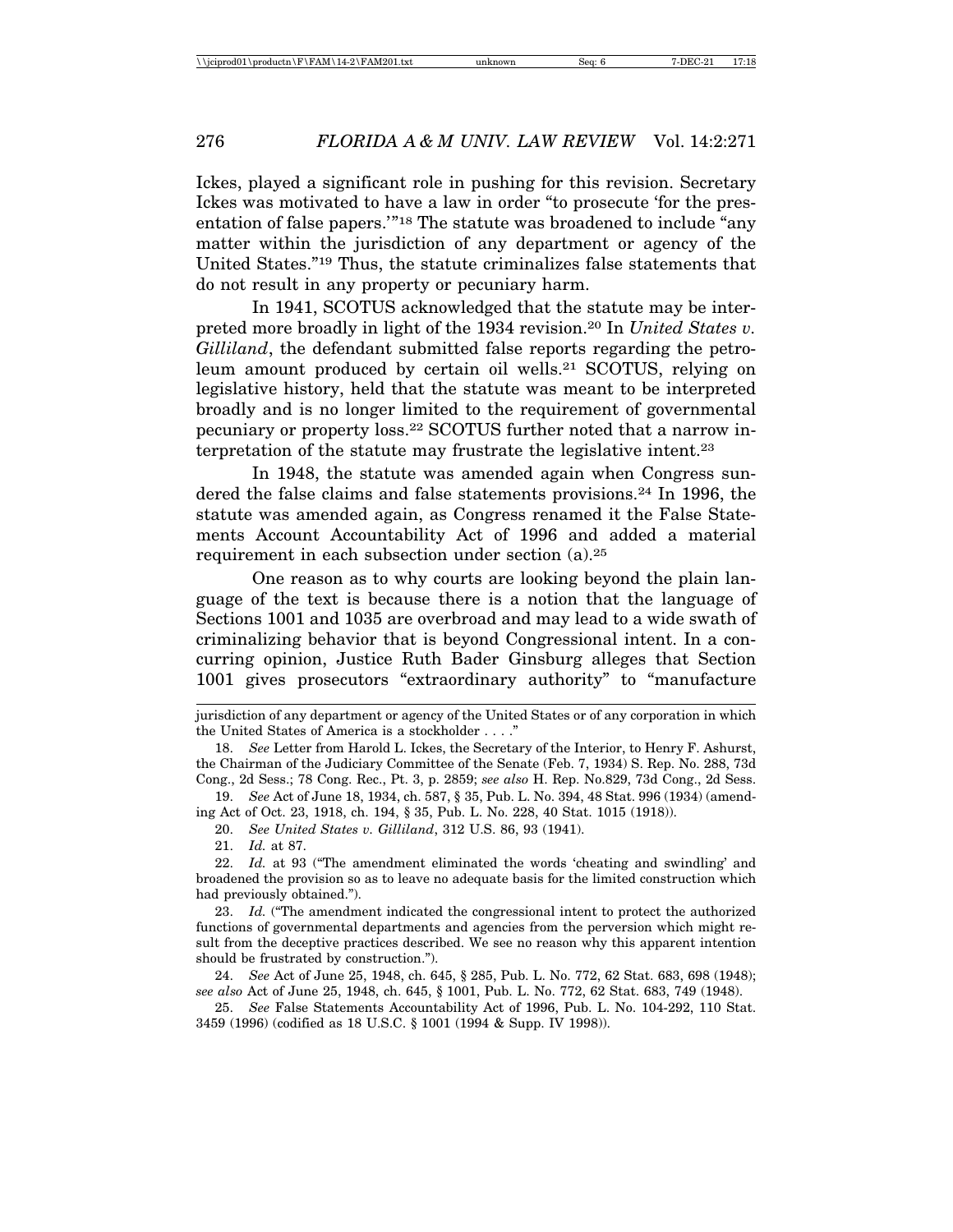crimes."26 Justice Ginsburg does acknowledge that the plain meaning of the statute does not allow for intent to be read into the statute.27 Moreover, Justice Ginsburg does not acknowledge the materiality requirement, which does offer a defense for those charged with making false statements that they claim are not essential to what prosecutors are seeking.28

The statute has an intriguing history, with critiques about the statute at opposite ends of extremes: being too narrowly tailored or being overly broad. While some criminal statutes have a *mens rea* read into them if the statute is silent as to which *mens rea* is necessary, this does not hold true for public welfare offenses.29 Notwithstanding, if intent was read into the statute, it should require the speaker to have intended to make the statement rather than possess an intent to defraud, which is rather a motive.

#### II. CURRENT STATE OF THE LAW

Courts that read an "intent to deceive" requirement into Sections 1001 and 1035 are interpreting the statutes beyond their plain meaning. The "intent to deceive" requirement being read into Sections 1001 and 1035 are within the intent element, specifically the "knowingly and willfully" language.30

30. *See, e.g.*, *United States v. Whab*, 355 F.3d 155, 160 (2nd Cir. 2004), *cert. denied*, 541 U.S. 1004 (2004); *United States v. Bakhtiari*, 913 F.2d 1053, 1059 n.1 (2nd Cir. 1990), *cert. denied*, 499 U.S. 924 (1991); *United States v. Starnes*, 583 F.3d 196, 212 (3rd Cir. 2009) ("The record in this case contains sufficient evidence . . . that [the defendant] acted deliberately and with knowledge that the representations contained in the air-monitoring reports . . . were false and he was aware . . . that his conduct was unlawful."); *United States v. Guzman,* 781 F.2d 428, 431 (5th Cir. 1986) (§ 1001 requires a "false representation is one ... made with an intent to deceive or mislead."); *United States v. Geis*en, 612 F.3d 471, 487 (6th Cir. 2010) (§ 1001 requires that the "statement was made with knowledge of its falsity, and an 'intent to deceive.'") (citations omitted); *United States v. Dothard*, 666 F.2d 498, 503 (11th Cir. 1982) ("Proof that the defendant has the specific intent to deceive by making a false or fraudulent statement is a prerequisite to conviction under 18 U.S.C. § 1001.") (citing *United States v. Lange*, 528 F.2d 1280, 1286 (5th Cir. 1976)); *United States v. Moore*, 612 F.3d 698, 703 (D.C. Cir. 2010) (Kavanaugh, J., concurring).

<sup>26.</sup> *Brogan v. United States*, 522 U.S. 398, 408 (1998) (Ginsburg, J., concurring) ("I write separately, however, to call attention to the extraordinary authority Congress, perhaps unwittingly, has conferred on prosecutors to manufacture crimes.").

<sup>27.</sup> *Id.* at 412.

<sup>28.</sup> *See id.* at 408-12.

<sup>29.</sup> *See, e.g*., *Staples v. United States*, 511 U.S. 600, 607 n.3 (1994) (reiterating that public welfare statutes may dispense with a "mental element"); *see also Liparota v. United States*, 471 U.S. 419, 433 (1985) (stating that a public welfare offense is "a type of conduct that a reasonable person should know is subject to stringent public regulation and may seriously threaten the community's health or safety.").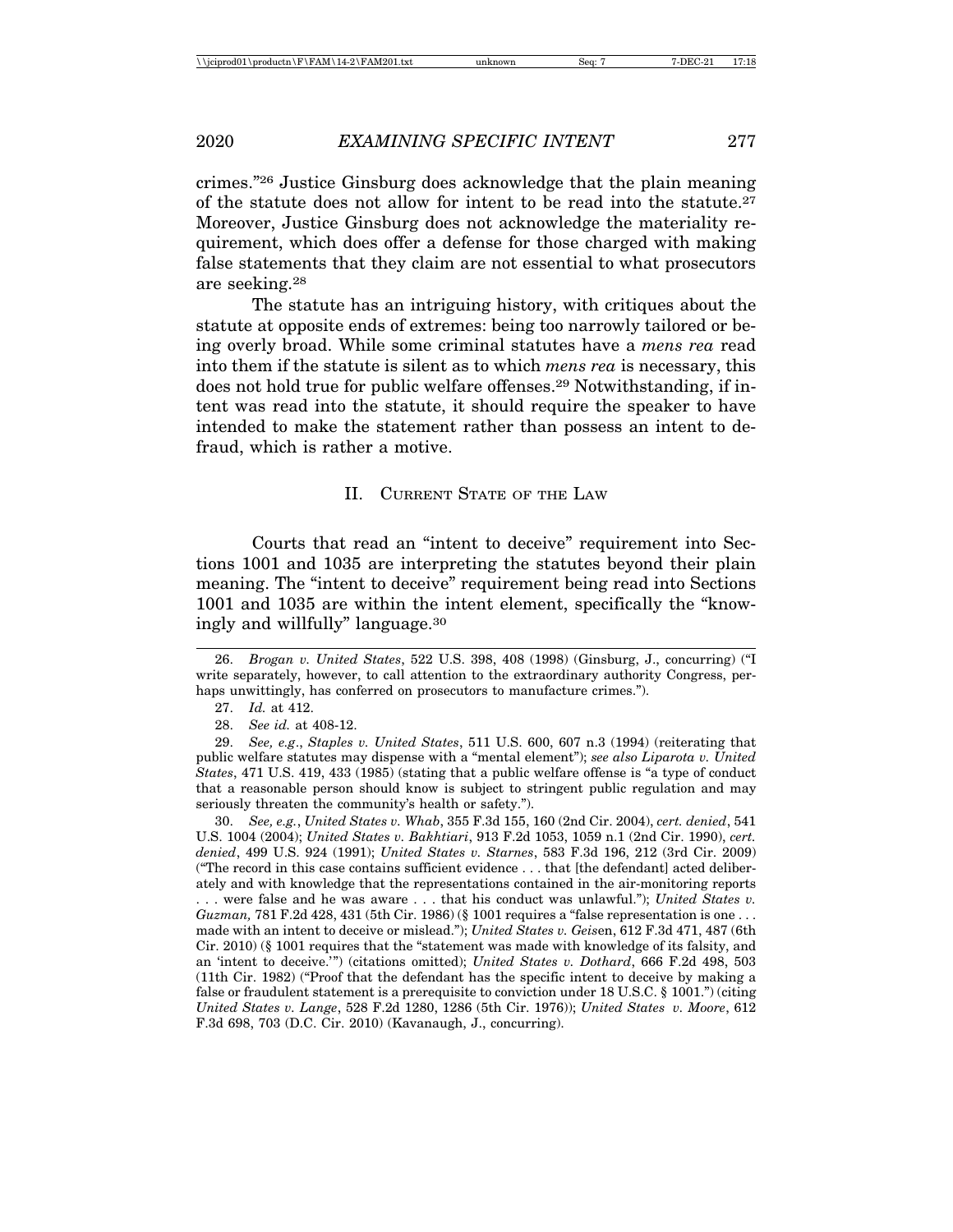SCOTUS has held that the term "knowingly" does not necessarily have any reference to a culpable state of mind or to knowledge of the law.31 Additionally, SCOTUS has held that term "willfully" means that the actor commits an act that is unlawful but does not need to know that his act is unlawful.<sup>32</sup> Alternatively, the stance of the Department of Justice ("DOJ") on the interpretation of "willfully" is that the defendant knew his or her statement was unlawful–not just that the statement was false.33 The Solicitor General reiterates this position in its' briefs in *Ajoku v. United States* and *Russell v. United States, and Natale v. United States*.34 Section 1001 requires proof the defendant knew his or her conduct was unlawful: "[I]t is now the view of the United States that the "willfully" element of Sections 1001 and 1035 requires proof that the defendant made a false statement with knowledge that his conduct was unlawful."35 Having to show that the person knew making a false statement was unlawful violates the general rule that ignorance of the law or a mistake of law is not a defense to criminal prosecution.36 SCOTUS has explicitly stated that if Congress

35. Brief for the United States in Opp'n, Natale v. United States, No. 13-744, 2014 WL 1018796, at \*10.

<sup>31.</sup> *Bryan v. United States*, 524 U.S. 184, 192 (1998); *see also* Wilson R. Huhn, *In Defense of the Roosevelt Court*, 2 FLA. AGRIC. & MECH. UNIV. L. REV. 1, 4 (2007) (discussing how the favored canons of construction of SCOTUS Justices has a profound impact on the law). 32. *Id.* at 192-93.

<sup>33.</sup> *United States v. Ajoku*, 584 F. App'x 824 (9th Cir. 2014) (""As conceded by the government in its opposition brief to Ajoku's petition for certiorari, the district court erred by giving an instruction on the element of "willfulness" that does not comply with *Bryan v. United States*. *See* 524 U.S. 184, 191-92 (1998) ("As a general matter, when used in the criminal context, a willful act is one undertaken with a bad purpose. In other words, in order to establish a willful violation of a statute, the Government must prove that the defendant acted with knowledge that his conduct was unlawful." (footnote and internal quotation marks omitted)). It is thus undisputed that Ajoku's jury received an erroneous instruction.").

<sup>34.</sup> Brief for the United States in Opp'n, *Ajoku v. United States*, 572 U.S. 1056 (2014) (No. 13-7264), 2014 WL 1571930, at \*11. "In three recent briefs opposing certiorari, DOJ announced that it now views the "willfully" element of Sections 1001 and 1035 as requiring proof that the defendant made a false statement with knowledge that his conduct was false. *See Ajoku v. United States,* No. 13-7264, *Russell v. United States,* No. 13-7357, and *Natale v. United States,* No. 13-744." https://www.wiley.law/newsletter-4992.

<sup>36.</sup> *See, e.g.*, *United States v. Smith*, 18 U.S. 153, 182 (1820) (Livingston, J., dissenting); *see also Barlow v. United States*, 32 U.S. 404, 411 (1833); *see also Reynolds v. United States*, 98 U.S. 145, 167 (1878); Shevlin-Carpenter Co. v. Minn., 218 U.S. 57, 68 (1910); *see also Lambert v. Cal.,* 355 U.S. 225, 228 (1957); *see also Liparota v. United States*, 471 U.S. 419, 441 (1985) (White, J., dissenting); *see also* Oliver Wendell Holmes, Jr., THE COMMON LAW 47-48 (1881).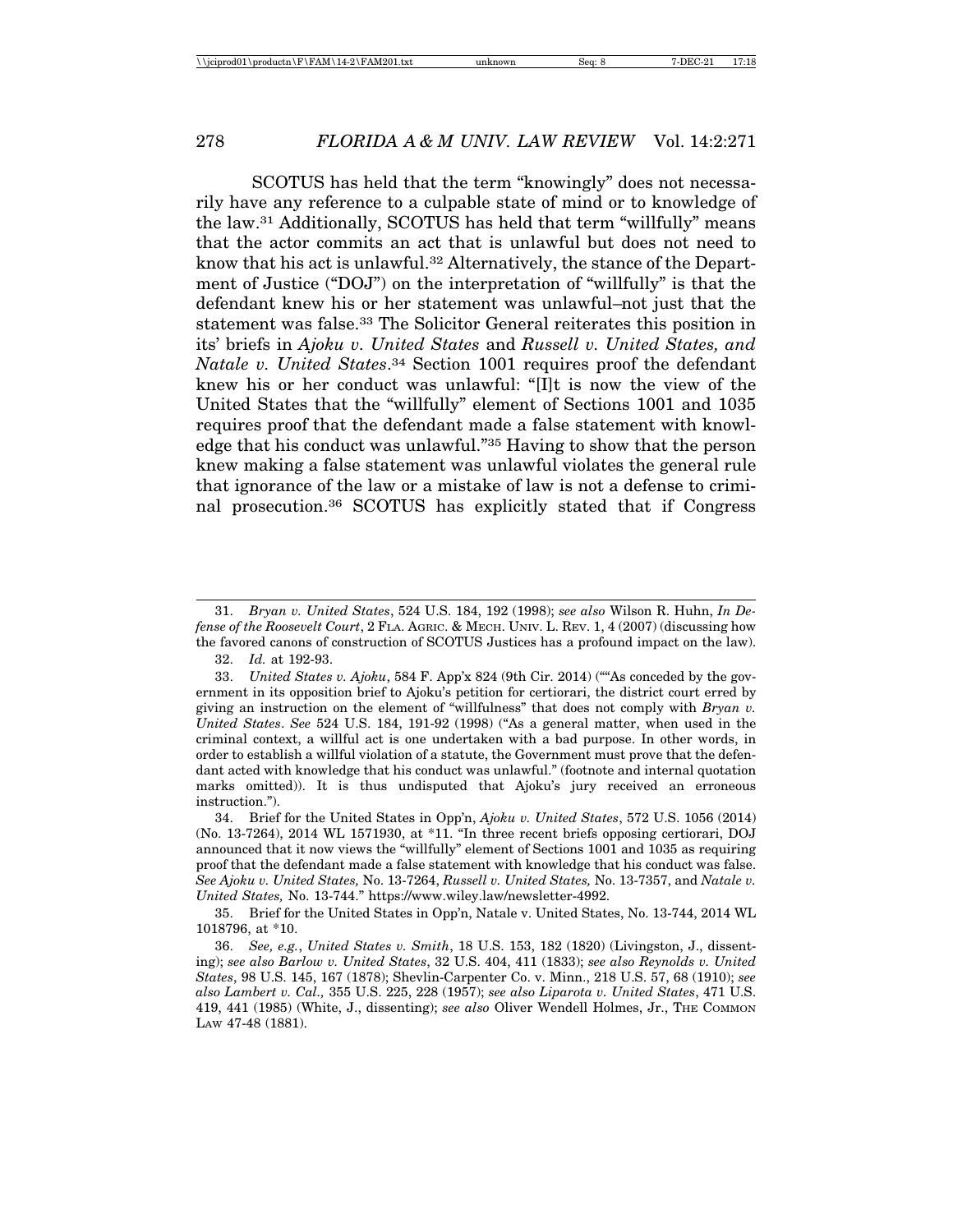intended for an "intent to deceive" element to be in Section 1001, it would have included the phrase when it amended the statute.<sup>37</sup>

## *A. Narrow Interpretation*

## 1. First Circuit

The First Circuit has held that Section 1001's requirement of "knowingly and willful" is met if the defendant deliberately made the statement with knowledge that it was false.38 In *United States v. Riccio*, the court upheld defendant-Riccio's conviction for violating Section 1001 by submitting a false statement to a federal agency, the Transportation Security Agency ("TSA").39 Appellant-Riccio worked at Wal-Mart from December 2003 through February 2004, and then claimed that he suffered a back injury on the job and began to collect workers' compensation until October 2005.40 The workers' compensation claim lasted from October 2005 until February 2007.41 In July 2004, Riccio began employment with the TSA while collecting workers compensation.42 Riccio claims he merely forgot about his employment with Wal-Mart.43 The prosecution argued this was not plausible because Riccio was engaged in litigation with Wal-Mart at the time.<sup>44</sup> Moreover, the prosecution noted that Wal-Mart's discovery of Ricco's employment with the TSA could have compromised his workers' compensation lawsuit.45

Riccio's argument on appeal was that the district court erred with regard to jury instructions when it omitted the scienter require-

- 44. *Riccio,* 529 F.3d 40, at 43.
- 45. *Id.*

<sup>37.</sup> *United States v. Yermian*, 468 U.S. 63, 73 (1984) ("Noticeably lacking from this enactment is any requirement that the prohibited conduct be undertaken with specific intent to deceive the Federal Government, or with actual knowledge that false statements were made in a matter within federal agency jurisdiction. If Congress had intended to impose either requirement, it would have modified the prior bill by replacing the phrase 'with intent to defraud the United States' with the phrase 'with intent to deceive the United States,' or by inserting the phrase 'knowing such statements to be in any matter within the jurisdiction of any federal agency.' That Congress did not include such language, either in the 1934 enactment or in the 1948 revision, provides convincing evidence that the statute does not require actual knowledge of federal involvement.").

<sup>38.</sup> *United States v. Riccio*, 529 F.3d 40, 46-47 (1st Cir. 2008).

<sup>39.</sup> *Id.* at 41-42.

<sup>40.</sup> *Id.* at 42.

<sup>41.</sup> *Id.* at n.1.

<sup>42.</sup> *Id.* at 42.

<sup>43.</sup> *Id.* at 43.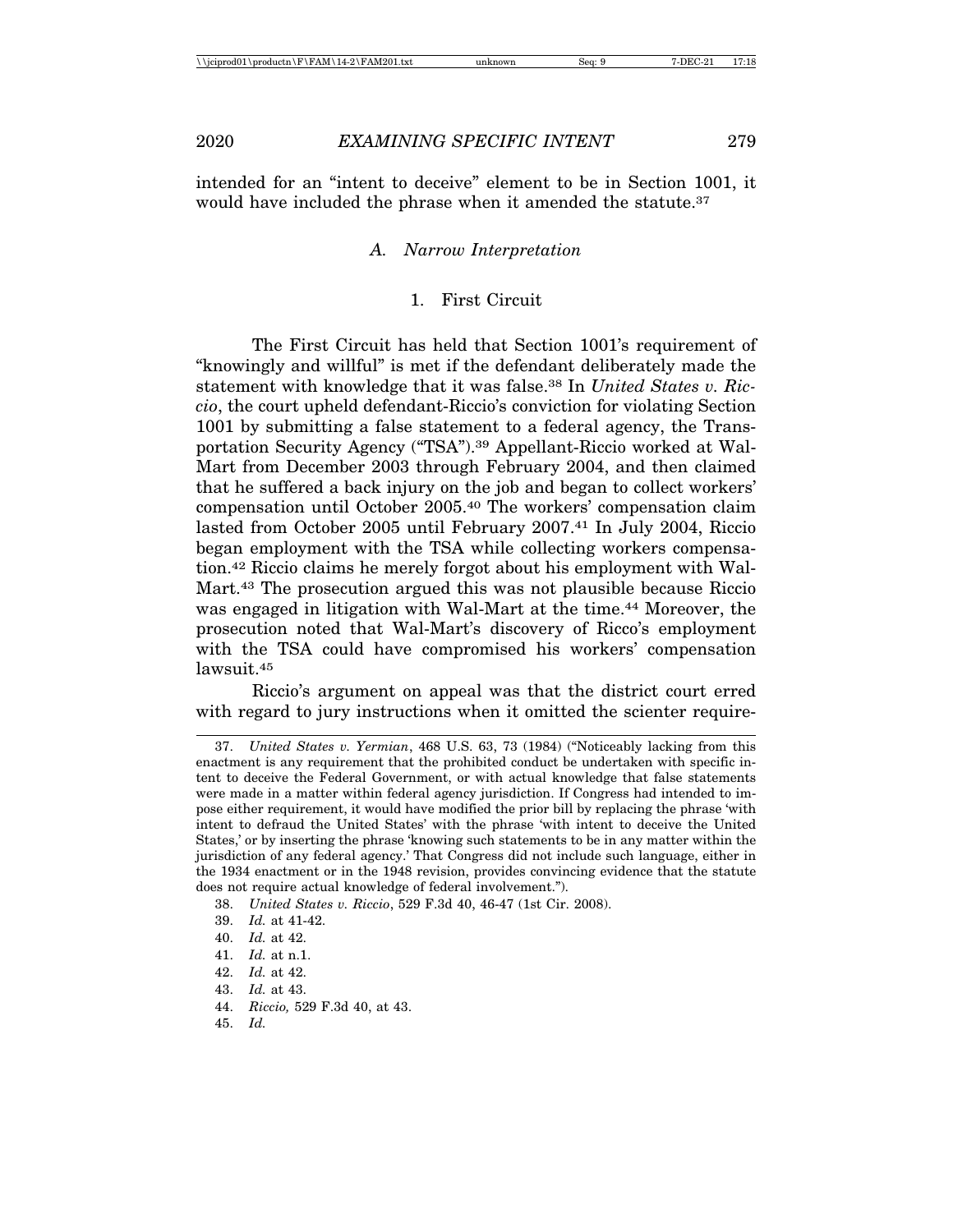ment ("knowingly and willfully") on the verdict form.<sup>46</sup> The court rejected this argument and held that the scienter requirement was satisfied when Riccio "submitted a false SF-86 Form and that he did so intentionally."47 If the court had held that there was an "intent to deceive" requirement, the decision may have come out in favor of Riccio. This is because Ricco was suing Wal-Mart, in which the court doubted the merit of the claim due.48 Thus, the intent would be construed to possibly defraud a private actor, Wal-Mart, and not the government. Nevertheless, Riccio claimed that he was mistaken when he filled out the forms,<sup>49</sup> and thus he would not have the specific intent required to deceive or defraud the government. *Ignorantia facti excusa* (ignorance of a fact is an excuse, or mistake of fact) "is determined not by the actual facts but by the actor's opinion regarding them."50

## 2. Fourth Circuit

The Fourth Circuit used a plain meaning interpretation of the term "willfully" when it held that it does not require specific intent.51 In *United States v. Daughtry*, the defendant's sole argument was that "willfully" under Section 1001 should be interpreted with specific intent.52 The *Daughtry* court's analysis compares Section 1001 with 31 U.S.C. § 5322(a) ("Section 5322") and lead to the determination that "willingly" is a modifier.53 The court held that, with regard to Section 1001, "willingly" modifies "falsifies, conceals or covers up," which does not indicate intent.54 With regard to Section 5322, "willingly" modifies "violating," which indicates that a person must act "deliberately and intentionally."55

<sup>46.</sup> *Id.* at 47.

<sup>47.</sup> *Id.* at 46.

<sup>48.</sup> *Id.* at 43.

<sup>49.</sup> *See id.* at 43.

<sup>50.</sup> Jerome Hall, *Ignorance and Mistake in Criminal Law*, 33 IND. L.J. 1, 3 (1957).

<sup>51.</sup> *United States v. Daughtry*, 48 F.3d 829, 831 (4th Cir. 1995) ("Nothing in the language or structure of § 1001 indicates that one may violate § 1001 only by acting with knowledge of the existence of the law and an intent to violate or disregard it."), *vacated on other grounds,* 516 U.S. 984 (1995), *and reinstated in relevant part,* 91 F.3d 675 (4th Cir. 1996).

<sup>52.</sup> *Id.*

<sup>53.</sup> *Id.*

<sup>54.</sup> *Id.*

<sup>55.</sup> *Id.*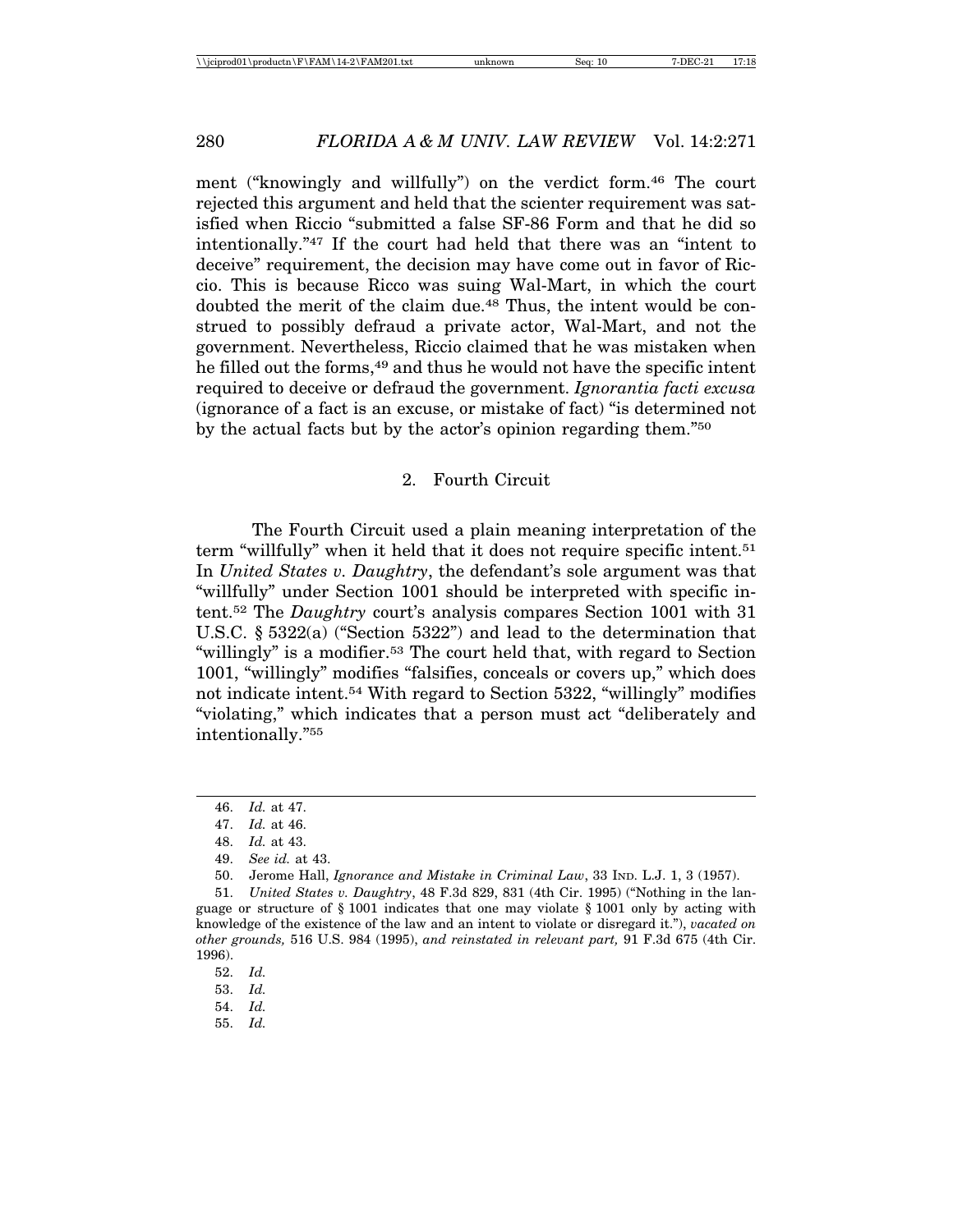The *Daughtry* court noted that "willfully" may come to have different meanings in the context of different statutes.56 In the context of Section 1001, the Fourth Circuit notes that SCOTUS came to the conclusion that a defendant need not have knowledge that they made a false statement within the jurisdiction of a federal agency.57 Utilizing this logic, the *Daughtry* court held that a harmonious reading of the statute would not require that a defendant had knowledge that their conduct, a statement, is unlawful.58 It would be incongruent to hold that the term "violating" can alter the interpretation of "willfully" to require specific intent, yet the terms "falsifies," "conceals," or "covers up" do not.

SCOTUS has come to a similar interpretation of "willfully" as a modifier in a statute.59 In *Ratzlaf v. United States*, the Court noted that "willfully" under Section 5322 modifies evading report requirements of financial institutions.<sup>60</sup> Structuring transactions for money laundering purposes is a sophisticated act that requires a certain level of skill.61 Additionally, there is a reporting requirement on behalf of the financial institutions.<sup>62</sup> Thus, the statute creates a legal duty.<sup>63</sup> It

57. *Daughtry*, 48 F.3d at 832.

58. *Id.*

59. *See Ratzlaf v. United States*, 510 U.S. 135, 137-38 (1994).

60. *Id.* at 140.; *see also* Money Laundering Control Act of 1986, Pub. L. No. 99-570, § 1354, 100 Stat. 3207, 3207-22 (codified as amended at 31 U.S.C. § 5324 (2000)).

61. *United States v. All Funds on Deposit in Any Accounts Maintained at Merrill, Lynch, Pierce, Fenner & Smith*, 801 F. Supp. 984, 987–89 (E.D.N.Y. 1992) (detailing a sophisticated money laundering scheme of another narcotics-trafficking organization); see also *Business Community's Compliance with Federal Money Laundering Statutes: Hearing Before the Subcomm. on Oversight of the H. Comm. on Ways & Means*, 101st Cong. 178–90 (1990).

62. Internal Revenue Service Form No. 4789 (Currency Transaction Reports ("CTR")). Financial institutions are required to provide the requested information pursuant to 31 C.F.R. §§ 103.22, 103.26-.27 (1987); *see also Money Laundering Operations and the Role of the Department of the Treasury: Hearing Before the Subcomm. on Oversight of the H. Comm. on Ways & Means*, 99th Cong. 56–58 (1985) (statement of James Knapp, Deputy Assistant Att'y Gen., Criminal Division, Department of Justice: Congress should enact money-laundering legislation so that the "emphasis will shift from investigating and prosecuting violations of currency reporting and recordkeeping statutes to attacking persons and institutions who knowingly 'launder' the profits of illicit enterprises"); PRESIDENT'S COMM'N ON ORGANIZED CRIME, THE CASH CONNECTION: ORGANIZED CRIME, FINANCIAL INSTITUTIONS, AND

<sup>56.</sup> *See id.* ("We do not believe that *Ratzlaf* controls the definition of the term "willfully" in the context of 18 U.S.C.A.  $\S$  1001. In 31 U.S.C.A.  $\S$  5322(a), the word 'willfully' modifies 'violat[es],' indicating that an individual must deliberately and intentionally violate the currency structuring laws in order to be convicted. In significant contrast, in § 1001 the word 'willfully' modifies, *inter alia*, 'falsifies, conceals or covers up . . . a material fact, or makes any false, fictitious or fraudulent statements.' Nothing in the language or structure of § 1001 indicates that one may violate § 1001 only by acting with knowledge of the existence of the law and an intent to violate or disregard it.") (alteration in original) (omission in original).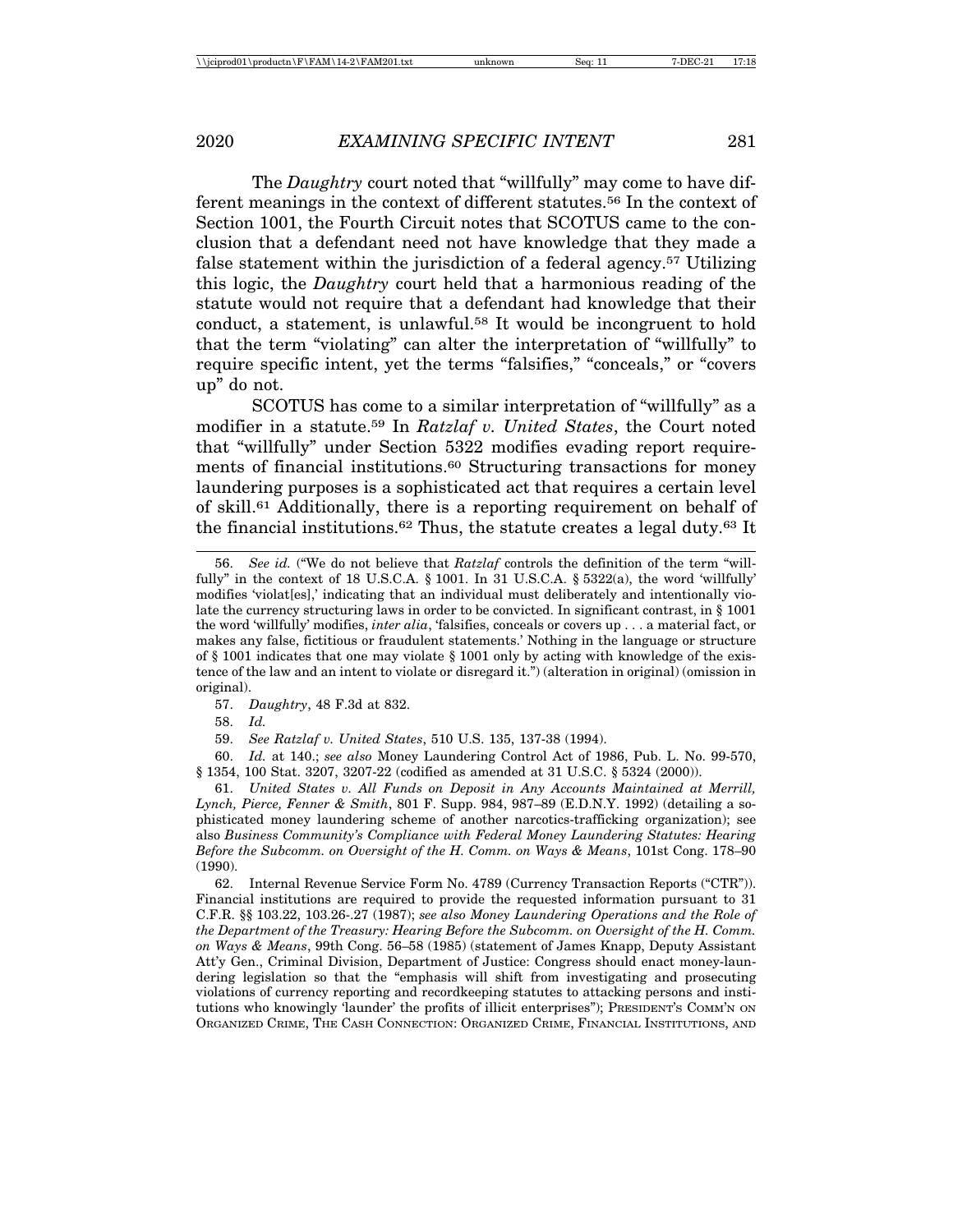also gives credence that a financial institution has the knowledge of what it is doing and what its' duties and responsibilities are, as per the legal duty that it is under, which is why the term "violates" is in the statute.64 Notably, Section 1001 does not create a legal duty and therefore, does not have the term "violate" in it.65 Hence, Section 1001 does not need to have intent read into the statute, as that would be going beyond a plain meaning interpretation of the statute.

#### 3. Seventh Circuit

Opposing *certiorari* in *Natale v. United States*, the Solicitor General's brief argues that the interpretation of "willfully" does not require a "specific intent to deceive."66 Notwithstanding, the DOJ is aware that their newfound interpretation of "willfully" may have unintended implications and have offered some rather confusing syllogism. In its' brief, the Solicitor General warned against interpreting the term "willfully" to have the same meaning when used in other criminal statues, as "[c]ontext and history may support a different interpretation ...."<sup>67</sup> Thus, the Solicitor General confessed that the DOJ is advocating for a definition of "willfully" that goes beyond its plain meaning, and is also concerned about how this newfound definition could have deleterious effects if used in other statutes. Notwithstanding, SCOTUS has held that the government must be able to justify using a different

65. *Id.*

66. Brief for the United States in Opp'n, *Natale v. United States*, 134 S. Ct. 1875 (2014) (No. 13-744), 2014 WL 1018796 at \*9-11.

MONEY LAUNDERING 8 (1984); *see, e.g.*, Sarah N. Welling, *Money Laundering: The Anti-Structuring Laws*, 44 ALA. L. REV. 787, 791 (1993); Radley Balko, *The Federal 'Structuring' Laws are Smurfin' Ridiculous*, WASHINGTON POST TIMES (Mar. 24, 2014, 4:01 PM), https:// www.washingtonpost.com/news/the-watch/wp/2014/03/24/the-federal-structuring-laws-aresmurfin-ridiculous/?noredirect=on&utm\_term=.de93815f5eab.

<sup>63.</sup> *See* Bank Records and Foreign Transaction Act (BRFTA), Pub. L. No. 91-508, 84 Stat. 1114 (1970) (codified as amended in scattered sections of 12 U.S.C., 15 U.S.C., and 31 U.S.C.); Report of International Transportation of Currency, Customs Form No. 4790, is required to be filed pursuant to 31 U.S.C. § 5316 (1982 & Supp. III 1985); 18 U.S.C. § 1956(a)(l)(B).

<sup>64.</sup> *See, e.g., United States v. Eisenstein*, 731 F.2d 1540, 1543 (11th Cir. 1984) (The court observed "Congress no doubt made the failure to file CTRs a specific intent crime because, without knowledge of the reporting requirement, a would-be violator cannot be expected to recognize the illegality of his otherwise innocent act."); *see also Lamie v. United States Trustee*, 540 U.S. 526, 537 (2004) (courts should not add an "absent word" to a statute; "there is a basic difference between filling a gap left by Congress' silence and rewriting rules that Congress has affirmatively and specifically enacted").

<sup>67.</sup> Brief for the United States in Opp'n, *supra* note 34, at \*15.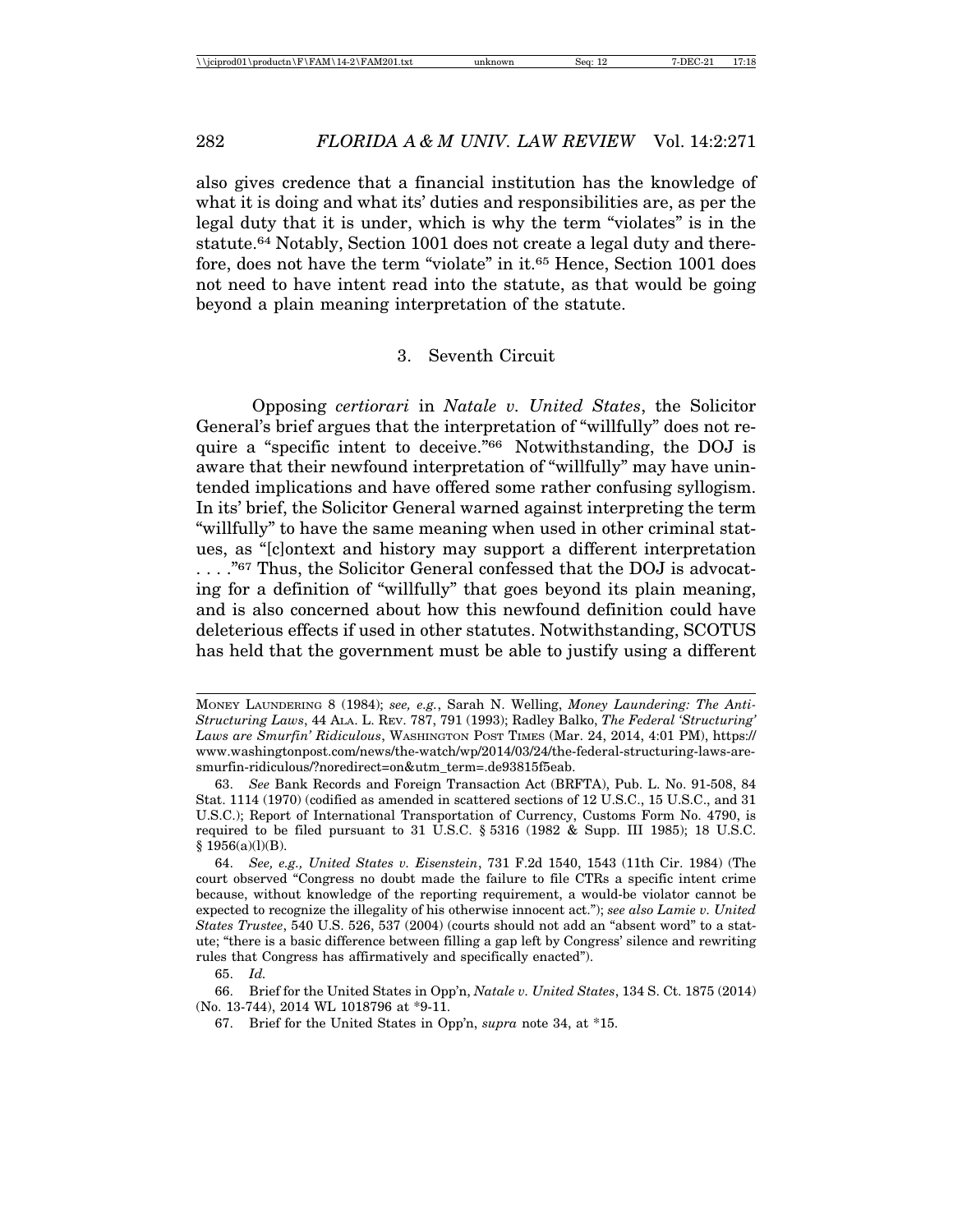meaning of a word from its regular meaning.68 The Fifth Circuit has defined "willfully" as an act done deliberately and with knowledge.<sup>69</sup> Furthermore, the fact that Congress did not define "willfully" in the statute leads one to believe that it intended for the term to be interpreted using its regular meaning, as it is in other statutes.70

## 4. Eighth Circuit

Similar to the Fourth Circuit, the Eighth Circuit has held that "willfully" modifies Section 1001, but it does not require an "intent to deceive."71 In *United States v. Hildebrandt*, the defendant was a farmer who ran into significant financial trouble and had his property foreclosed on.72 Following the teachings of Roger Elvick, Hildebrant sent IRS Form 1099 to persons he claimed he paid in non-wage compensation, totaling about \$68,000,000.73 Hildebrand testified that he believed the 1099 forms he filed were not false.74 The court ultimately ruled that "willful" under Section 1001 is the "the willful doing of a prohibited act,"75 which is how strict liability statutes are interpreted.76 The court reasoned that "knowingly and willfully" modifies

71. *United States v. Hildebrandt*, 961 F.2d 116, 118-19 (8th Cir. 1992).

<sup>68.</sup> *Johnson v. United States*, 130 S. Ct. 1265, 1270 (2010) ("[A]nd we 'do not force term-of-art definitions into contexts where they plainly do not fit and produce nonsense,'") (quoting *Gonzales v. Oregon*, 546 U.S. 243, 282 (2006) (Scalia, J., dissenting)); *see also Rowan Cos. v. United States*, 452 U.S. 247, 257 (1981) ("Contradictory interpretations of substantially identical definitions do not serve that interest. *It would be extraordinary for a Congress pursuing this interest to intend, without ever saying so, for identical definitions to be interpreted differently.*") (emphasis added).

<sup>69.</sup> *See McClanahan v. United States*, 230 F.2d 919, 924 (5th Cir. 1956), *cert. denied*, 352 U.S. 824 (1956); *see also McBride v. United States*, 225 F.2d 249, 254-55 (5th Cir. 1955), *cert. denied*, 350 U.S. 934 (1956).

<sup>70.</sup> *See Rowan Cos. v. United States*, 452 U.S. 247, 262 ("We conclude that Treas. Reg. §§ 31.3121(a)-1(f) and 31.3306(b)-1(f) *fail to implement the statutory definition of 'wages' in a consistent or reasonable manner*. *The plain language and legislative histories of the relevant Acts indicate that Congress intended its definition to be interpreted in the same manner* for FICA and FUTA as for income-tax withholding.") (emphasis added).

<sup>72.</sup> *Id.* at 117.

<sup>73.</sup> *Id.*

<sup>74.</sup> *Id.* at 117-18.

<sup>75.</sup> *Id.* at 118.

<sup>76.</sup> *Id.*; *See, e.g.*, CAL. PENAL CODE § 288(a) (West 2019), which provides in relevant part: "a person who *willfully* and lewdly commits any lewd and lascivious act . . . upon or with the body, or any part or member thereof, of a child who is under the age of 14 years, with the intent of arousing, appealing to, or gratifying the lust, passions, or sexual desires of that person or the child, is guilty of a felony and shall be punished by imprisonment in the state prison for a term of three, six, or eight years." (emphasis added) (omission added).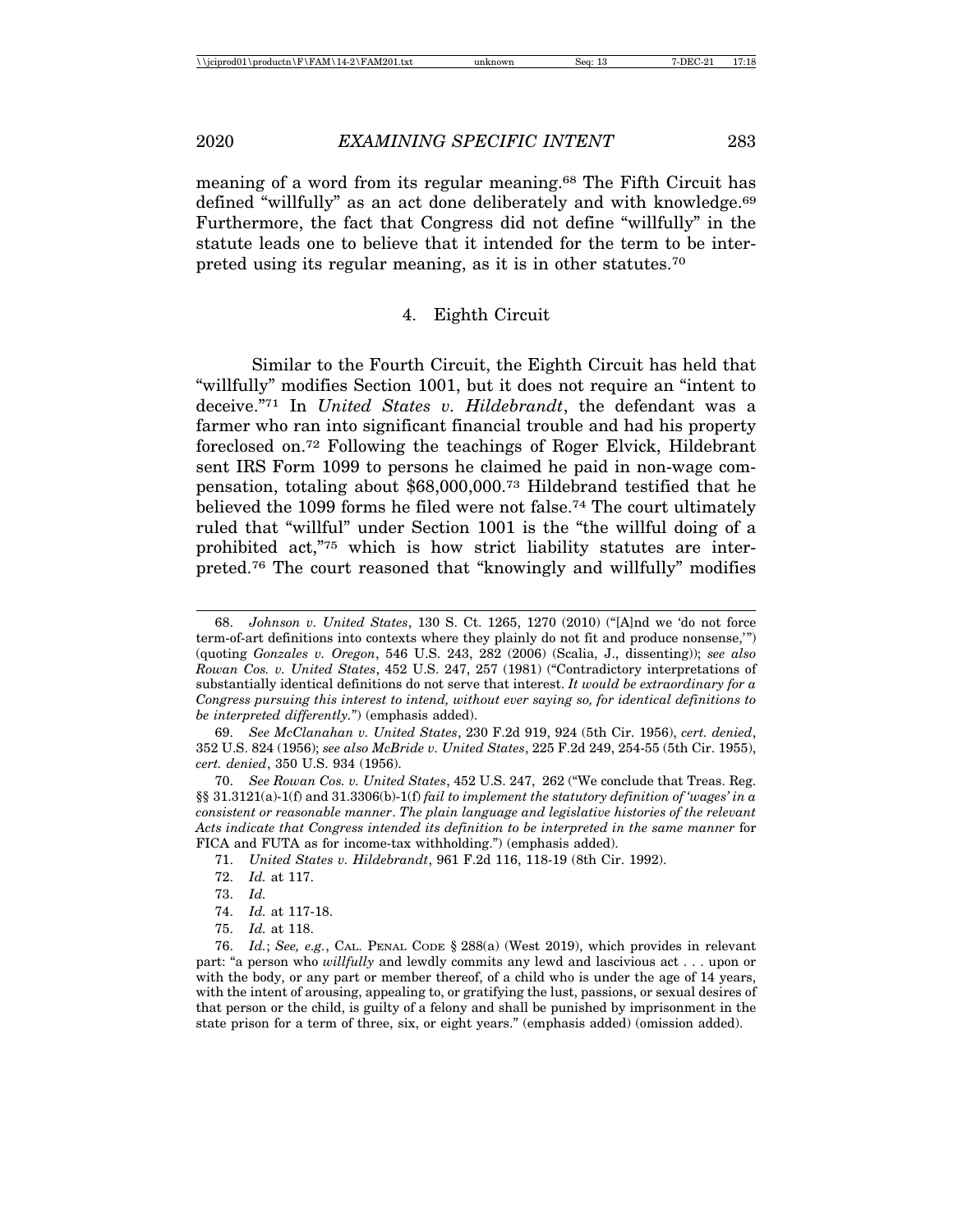"false statement", but it does not mean it is necessary to prove that the defendant acted with the intent to deceive the United States.<sup>77</sup>

If the court were to hold that the government must prove a defendant had the "intent to deceive," Hildebrant may not have been convicted under Section 1001. Elvick put together audiotapes, videotapes, and printed materials that explained his scheme, which Hildebrant relied upon when he filled out the 1099 forms.78 In another case, Elvick had an elaborate scheme where people would claim significant refunds from their tax returns and execute counterfeit instruments purporting to be certified by the IRS.79 Elvick would then negotiate the counterfeit instruments for legitimate instruments.80

With Elvick's history, it is plausible that Hildebrant could claim he legitimately believed what he was told by Elvick and, thus, could not have had an "intent to deceive." Under this logic, the statute would be effortlessly circumvented if a person could claim that they relied on someone else when they made a false statement, which would easily negate the requisite "intent to deceive". Thus, the person would have no responsibility for the statements they made to government officials.

## 5. Ninth Circuit

In *United States v. Tatoyan*, the court found that the "knowingly and willfully" requirement of Section 1001 was met if the government could prove the defendant made the statement with knowledge that it was false.81 In *Tatoyan*, a United States Customs Inspector at an airport informed the defendants, who were scheduled for an international flight, that if they were carrying *more than* \$10,000 they were required to fill out a form.<sup>82</sup> The first defendant replied he was carrying \$8,000 and the second defendant stated she was carrying \$10,000.83 It was discovered that the defendants attempted to smuggle \$17,601 and \$43,717, respectively, in undeclared currency out of the United States.84 The court observed the defendants' concealment

80. *Id.*

<sup>77.</sup> *Hildebrandt*, 961 F.2d at 118-19.

<sup>78.</sup> *See id.* at 117.

<sup>79.</sup> *United States v. Wiley*, 979 F.2d 365, 366 (5th Cir. 1992).

<sup>81.</sup> *United States v. Tatoyan*, 474 F.3d 1174, 1179 (9th Cir. 2007).; Section 1001 has also been enforced against false oral statement made to Customs officials at airports (E.g., *United States v. Cutaia*, 511 F. Supp. 619, 620 (E.D.N.Y. 1981); United *States v. Pereira*, 463 F. Supp. 481, 483 (E.D.N.Y. 1978)).

<sup>82.</sup> *Id.* at 1176.

<sup>83.</sup> *Id.*

<sup>84.</sup> *Id.*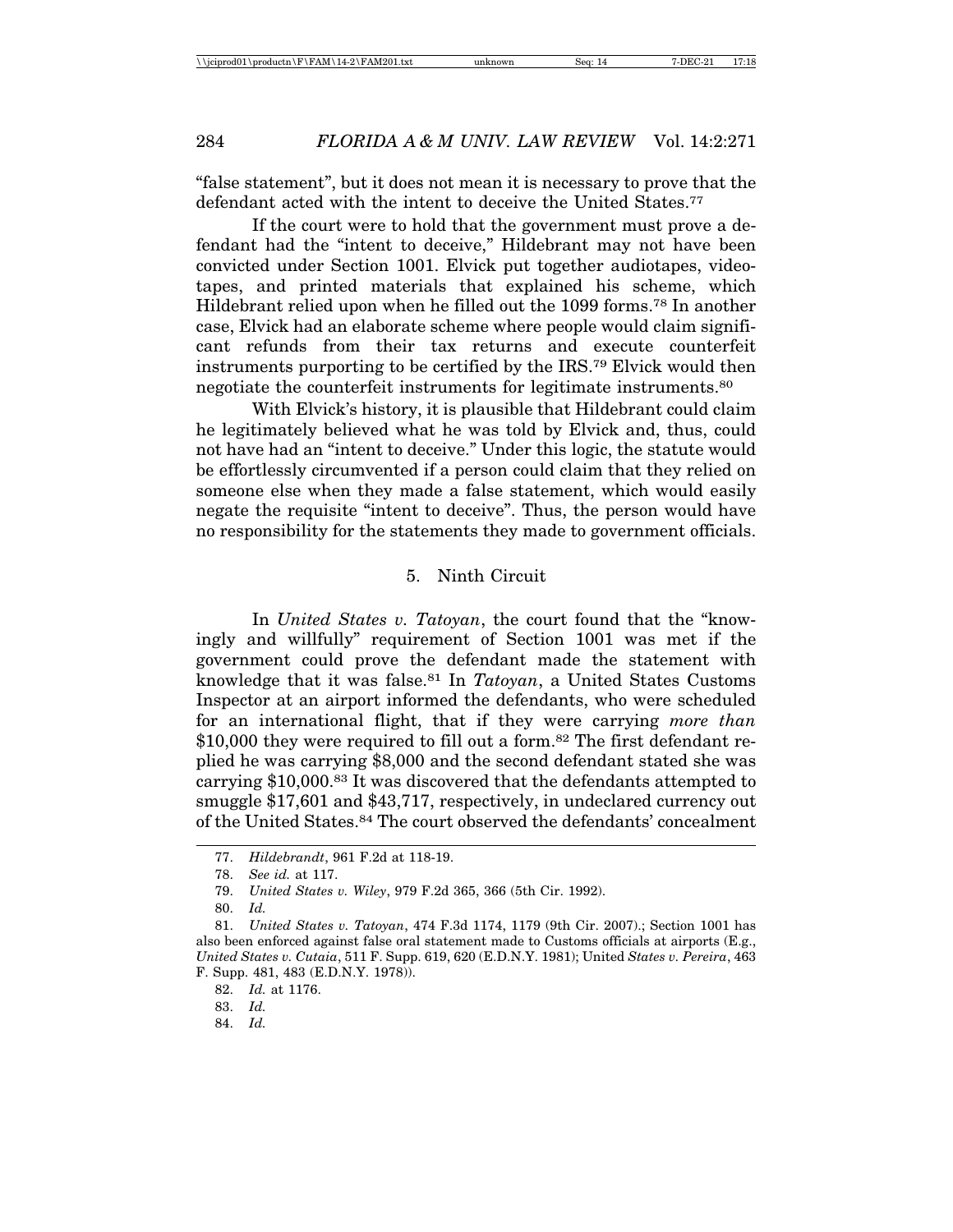of the money they failed to report was sufficient to support their convictions.85 The court ultimately determined that the defendants intentionally made false statements because the United States Customs Inspector required them fill out a form since they were carrying more than \$10,000.

The court opined that intent is not required, discerning that requiring intent may possibly render the statute toothless.86 In *Tatoyan*, the defendants contended that they were going to give the money to a family member in need of financial help.<sup>87</sup> "The government presented no evidence at trial to contradict this or to establish that the funds were related to any illicit activity."<sup>88</sup> If the prosecution was required to show that the defendants were trying to defraud the government, the statute could be easily manipulated in the context of making false statements when taking money out of the country is involved. "[T]here [i]s no law against taking money out of the United States."89 Thus, since there is no law against taking money out of the country, it would be legally impossible to defraud the government by not declaring money.

#### *B. Broad Interpretation*

#### 1. Second Circuit

The Second Circuit has mistakenly read the legislative history of Section 1001 as showing that Congress intended for it to be interpreted broadly.90 In *United States v. Bakhtiari*, the court's rationale that the statute should be interpreted broadly came from the amendments by Congress after *United States v. Cohn*.91 The Second Circuit freely admits that after *Cohn*, Congress eliminated specific intent when it removed the government pecuniary or property loss requirement.92 The court is confused as it is implementing specific intent when it claims that a defendant needs to have knowledge of the general unlawfulness of the conduct at issue.93 A precise reading of the

<sup>85.</sup> *Id*. at 1178.

<sup>86.</sup> *Tatoyan*, 474 F.3d 1180-81.

<sup>87.</sup> *Id.* at 1177.

<sup>88.</sup> *Id.*

<sup>89.</sup> *Id.* at 1176.

<sup>90.</sup> *United States v. Bakhtiari*, 913 F.2d 1053, 1061 (2d Cir. 1990).

<sup>91.</sup> *See id.*

<sup>92.</sup> *Id.*

<sup>93.</sup> *See id.* ("In addition, the Supreme Court has consistently held that the jurisdictional clause of § 1001 should be given a broad interpretation. "There is no indication in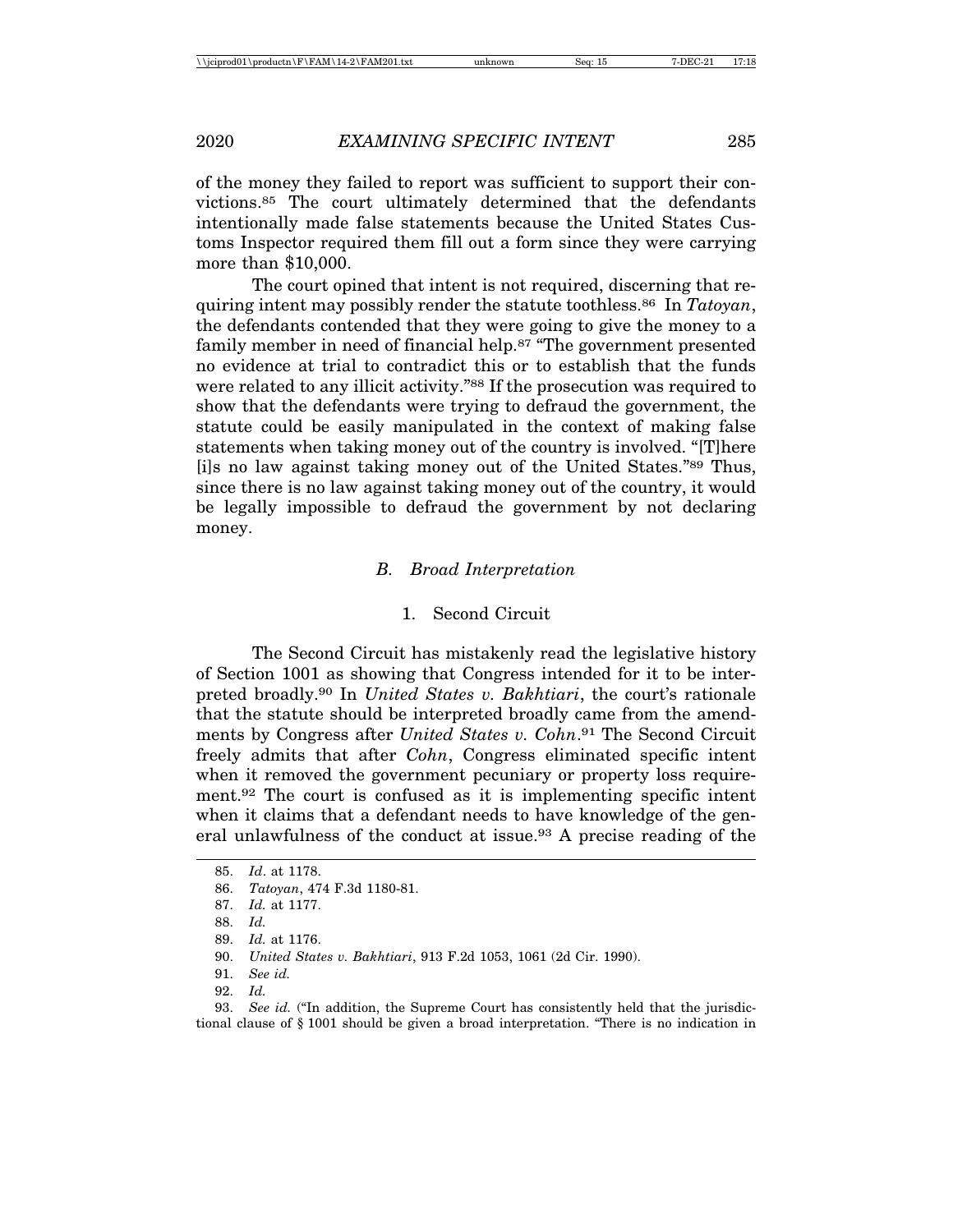legislative history shows that Congress omitted the government pecuniary or property loss requirement to allow the Government to be able to capture a larger swath of activity. By reading specific intent into the statute, it would narrow the reach of the statute as it sets a higher burden of proof for the prosecution. How then, does the Second Circuit confess that Congress eliminated specific intent from Section 1001, yet somehow read it into Section 1001 through somersaults of statutory interpretation?

#### 2. Third Circuit

The Third Circuit has inappropriately interpreted "knowingly and willfully" under Section 1001. The Third Circuits asks "[T]he question, then, is, What does 'knowingly and willfully,' as used in § 1001(a), mean?"94 In *United States v. Starnes*, the court discerns the governments' concession that it must prove specific intent, and that the defendant did not make an argument as to what specific intent means under the statute.<sup>95</sup> The court theorizes that the term specific intent is abstract, and is not always clearly distinguishable from general intent.96 The court reasons that the government has the burden of proving "knowingly and willfully" beyond a reasonable doubt, and not specific intent.<sup>97</sup> Further, the court explicates that knowingly is straightforward, whereas willfully "takes color from the text in which it appears."98 In the final analysis, the words "knowingly" and "willfully" are interpreted in conjunction, rather than separately, and thus it requires the Government to prove that the defendant knew their underlying conduct was unlawful.<sup>99</sup>

SCOTUS has previously ruled that the "'most natural reading' of the statute evidences that 'knowingly and willfully' applied only to

95. *Id.* at 209.

either the committee reports or in the congressional debates that the scope of the statute was to be in any way restricted."). Moreover, '[i]n the unlikely event that § 1001 could be the basis for imposing an unduly harsh result on those who intentionally make false statements to the Federal Government, it is for Congress and not this Court to amend the criminal statute.'" (alteration in original) (citations omitted).

<sup>94.</sup> *United States v. Starnes*, 583 F.3d 196, 210 (3rd. Cir. 2009).

<sup>96.</sup> *See id.* at 209 (explaining that "while the 'traditional dichotomy of general versus specific intent' is a venerable one, in many situations it can be more perplexing than helpful.").

<sup>97.</sup> *See id.*; *see also id.* at 210 (citing Third Cir. Model Crim. Jury Instructions § 5.05)

<sup>98.</sup> *Id.* at 210 (quoting *United States v. Ladish Malting Co*., 135 F.3d 484, 487-88 (7th Cir. 1998).

<sup>99.</sup> *Id.* at 210 (citations omitted); *see also Ratzlaf v. United States*, 510 U.S. 135, 137 (1994).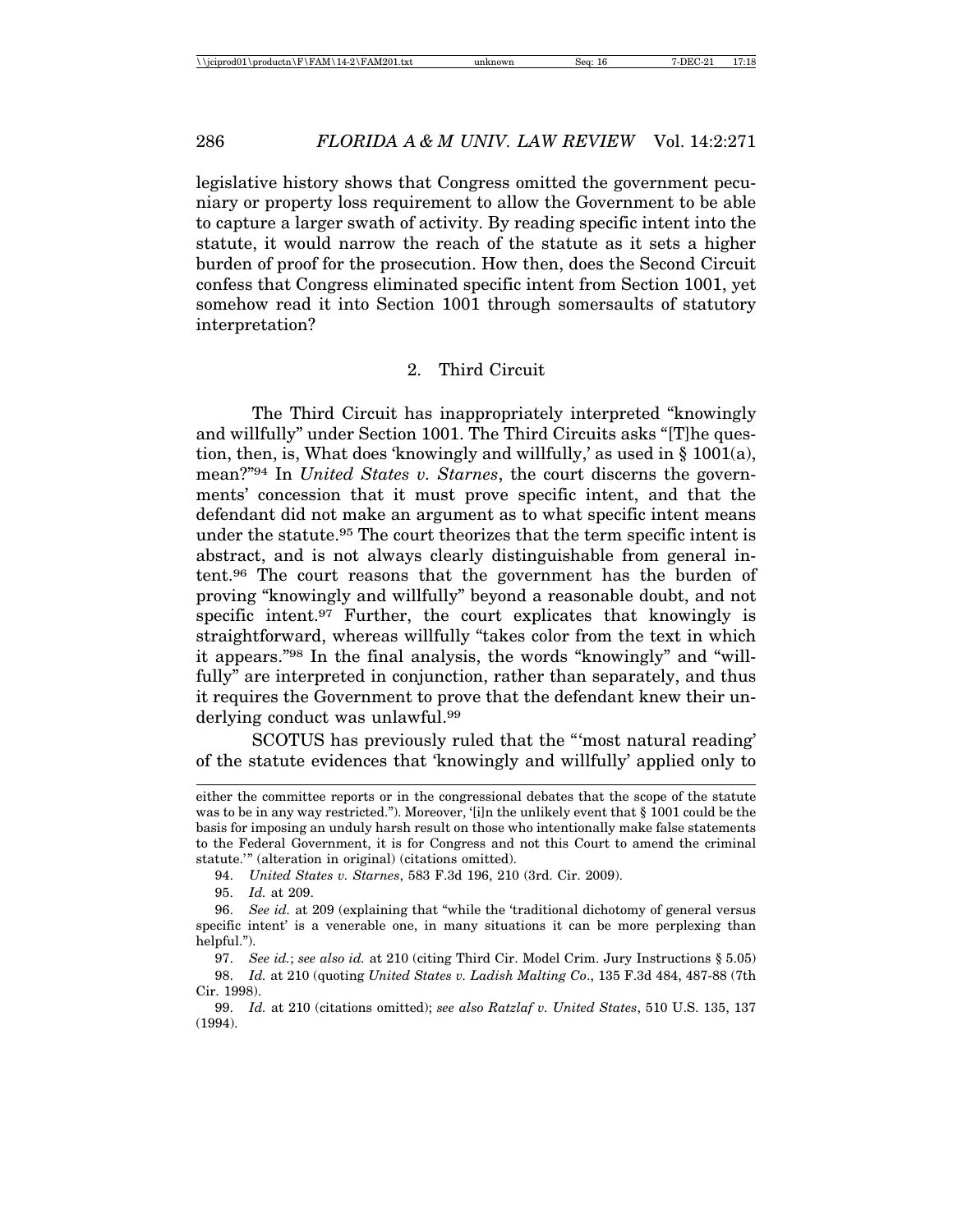the making of false or fraudulent statements  $\dots$  . "<sup>100</sup> Thus, it is evident that the "knowingly and willfully" requirements are not applicable to specific intent, nor is it necessary that the defendant knew their underlying conduct was unlawful. Moreover, in criminal cases the term "willfully" has been interpreted as a modifier as limiting liability to knowing violations.<sup>101</sup> If a defendant makes a false statement, they have knowingly done so, and therefore have knowingly violated the statute. Statutes imposing criminal liability using the modifier "willfully" and that require specific intent are highly technical and create a legal duty.102 Sections 1001 and 1035 are not highly technical statutes, and do not create legal duties. Thus, it is inapposite to interpret these statutes with specific intent.

#### 3. District of Columbia Circuit

In *United States v. Moore*, Judge Kavanaugh's concurring opinion breaks precedent in which the District of Columbia held that the government does not need to prove that the defendant knew their conduct was unlawful.103 Judge Kavanaugh reckons that "[i]n order to establish a willful violation of a statute, the Government must prove that the defendant acted with knowledge that his conduct was unlawful."104 Judge Kavanaugh cites *Bryan v. United States*, where SCOTUS held that under 18 U.S.C. § 924 ("Section 924") the "willfully" element in Section 1001 requires proof that the defendant knew their conduct was unlawful.105 Section 924 is distinguished from Section 1001, as Section 924 focuses exclusively on firearms.<sup>106</sup> Judge Kavanaugh then

<sup>100.</sup> *Liparota v. United States*, 471 U.S. 419, 435 (1985) (White, J., dissenting) (quoting *United States v. Yermian*, 468 U.S. 63, 69 n. 6 (1984)).

<sup>101.</sup> *See generally Ratzlaf v. United States*, 510 U.S. 135, 137 (1994) (noting "the Government must prove that the defendant acted with knowledge that his conduct was unlawful"); *See Bryan v. United States*, 524 U.S. 184, 191-92 (1998).

<sup>102.</sup> *See generally Cheek v. United States*, 498 U.S. 192, 200-02, (1991) (noting that "[w]illfulness as construed by our prior decisions in criminal tax cases, requires the Government to prove that the law imposed a duty on the defendant, that the defendant knew of this duty, and that he voluntarily and intentionally violated that duty.").

<sup>103.</sup> *United States v. Moore*, 612 F.3d 698, 703 (D.C. Cir. 2010) (Kavanaugh, J., concurring) (establishing that "[f]or some regulatory offenses  $\dots$  the Supreme Court has  $\dots$ required affirmative proof of the defendant's knowledge that his or her conduct was unlawful.") (citing *Bryan v. United States,* 524 U.S. 184, 191-92, (1998)).

<sup>104.</sup> *Id.*

<sup>105.</sup> *See id.* at 704 (stating "district courts in § 1001 cases . . . require[ ] proof that the defendant knew his conduct was a crime.").

<sup>106. 18</sup> U.S.C. § 924 (2018). Charges may not be brought under § 924 if the seller is not a federally licensed dealer. *See United States v. Letky,* 371 F. Supp. 1286 (W.D. Pa. 1974). There are gun sellers who are not federally licensed. For instance, people can purchase fire-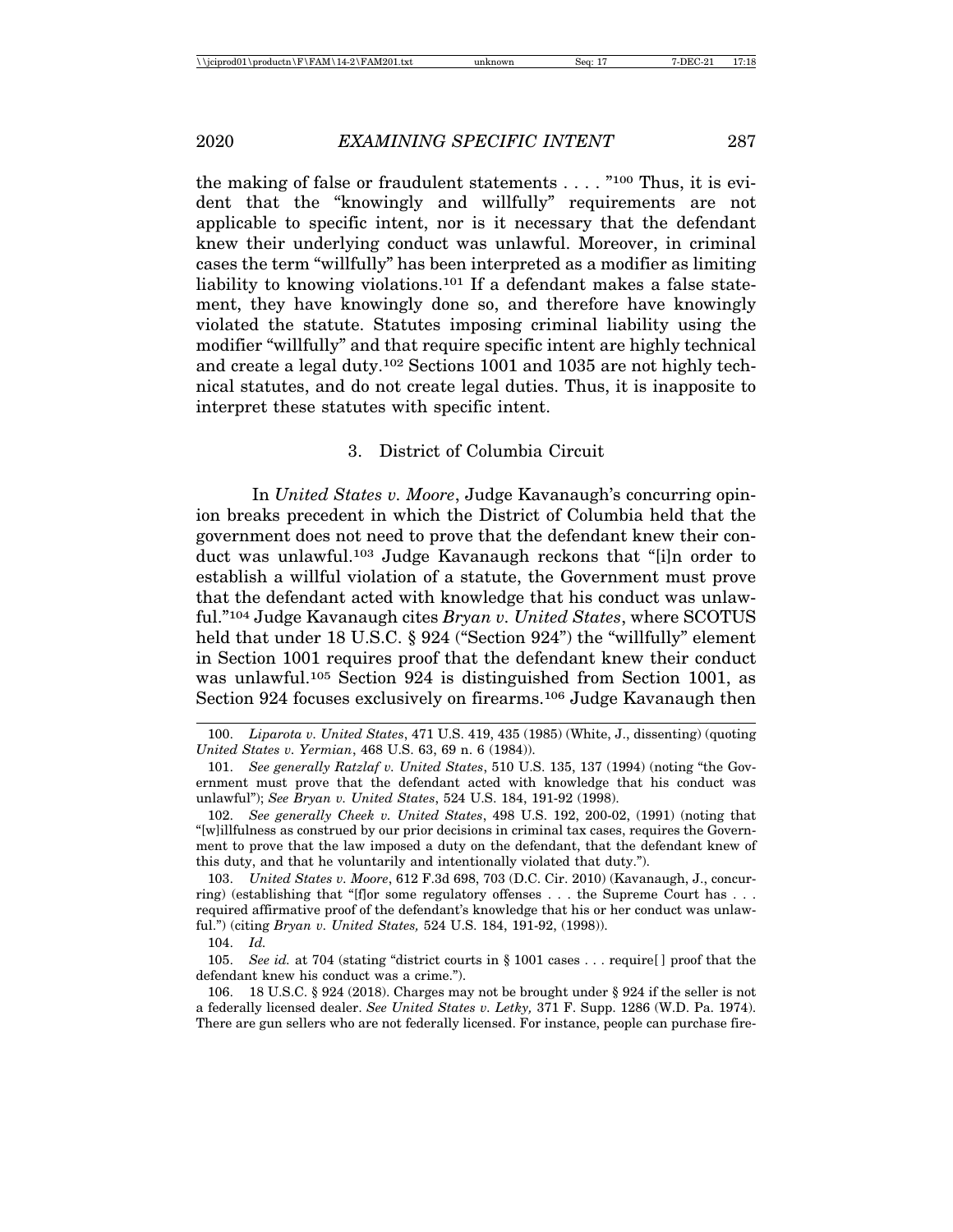mistakenly implies that *Bryan v. United States* abrogates *United States v. Hsia*, which focuses on Section 1001.<sup>107</sup> With regard to Section 1001, in *United States v. Hsia*, the District of Columbia Court of Appeals held that a plain meaning interpretation of the statue demonstrates that the Government can prove the "knowingly and willfully" elements by (1) showing the defendant knew the statements made were false and (2) the defendant intentionally caused such statements to be made by another.108

If Judge Kavanaugh wanted to look to a Supreme Court case for analysis on Section 1001, he should have looked to *United States v. Yermian*.109 In *Yermian*, SCOTUS held that a plain meaning interpretation does not support a specific intent under Section 1001.110 In his concurring opinion, Judge Kavanaugh did not cite a case that focused on Section 1001, nor did he offer a canon of construction to support his interpretation of the statute.

#### III. PUBLIC WELFARE OFFENSES

Public welfare offenses may include, but are not limited to: criminal nuisances; illegal liquor sales; sales of impure or adulterated food or drugs; sales of misbranded articles; violations of narcotic laws; violations of motor-vehicle laws; violations of traffic regulations; and violations of general police regulations, passed for the safety, health or well-being of the community.<sup>111</sup> SCOTUS has held that public welfare offenses do not have a scienter requirement.112 Public welfare offenses are classified as regulatory offenses.113 Judge Brett Kavanaugh issued

111. *See generally* Francis Bowes Sayre, *Public Welfare Offenses*, 33 COL. L. REV. 55, 73 (1933).

112. *Staples v. United States*, 511 U.S. 600, 606 (1994) ("Consequently, in the Government's view, this case fits in a line of precedent concerning what we have termed 'public welfare' or 'regulatory' offenses, in which we have understood Congress to impose a form of strict criminal liability through statutes that do not require the defendant to know the facts that make his conduct illegal."); *see also* Max Birmingham "*Strictly for the Birds: The Scope of Strict Liability Under the Migratory Bird Treaty Act*," 13 J. ANIMAL & NAT. RES. L. 1, 12 (2017) (citing "[s]cienter is not an element of criminal liability under the Act's misdemeanor provisions.") (alterations in original).

113. Birmingham, *supra* note 112.

arms at gun shows. *See Northern Indiana Gun & Outdoor Shows v. City of South Bend*, 163 F.3d 449 (7th Cir. 1998).

<sup>107.</sup> *Moore*, 612 F.3d at 704.

<sup>108.</sup> *United States v. Hsia*, 176 F.3d 517, 522 (D.C. Cir. 1999).

<sup>109.</sup> *United States v. Yermian*, 468 U.S. 63, 73 (1984).

<sup>110.</sup> *See id.* at 74 (noting "[t]here is no indication that the addition of [specific intent] was intended also to change the meaning of the terms 'knowingly and willfully' to require proof of actual knowledge of federal involvement.").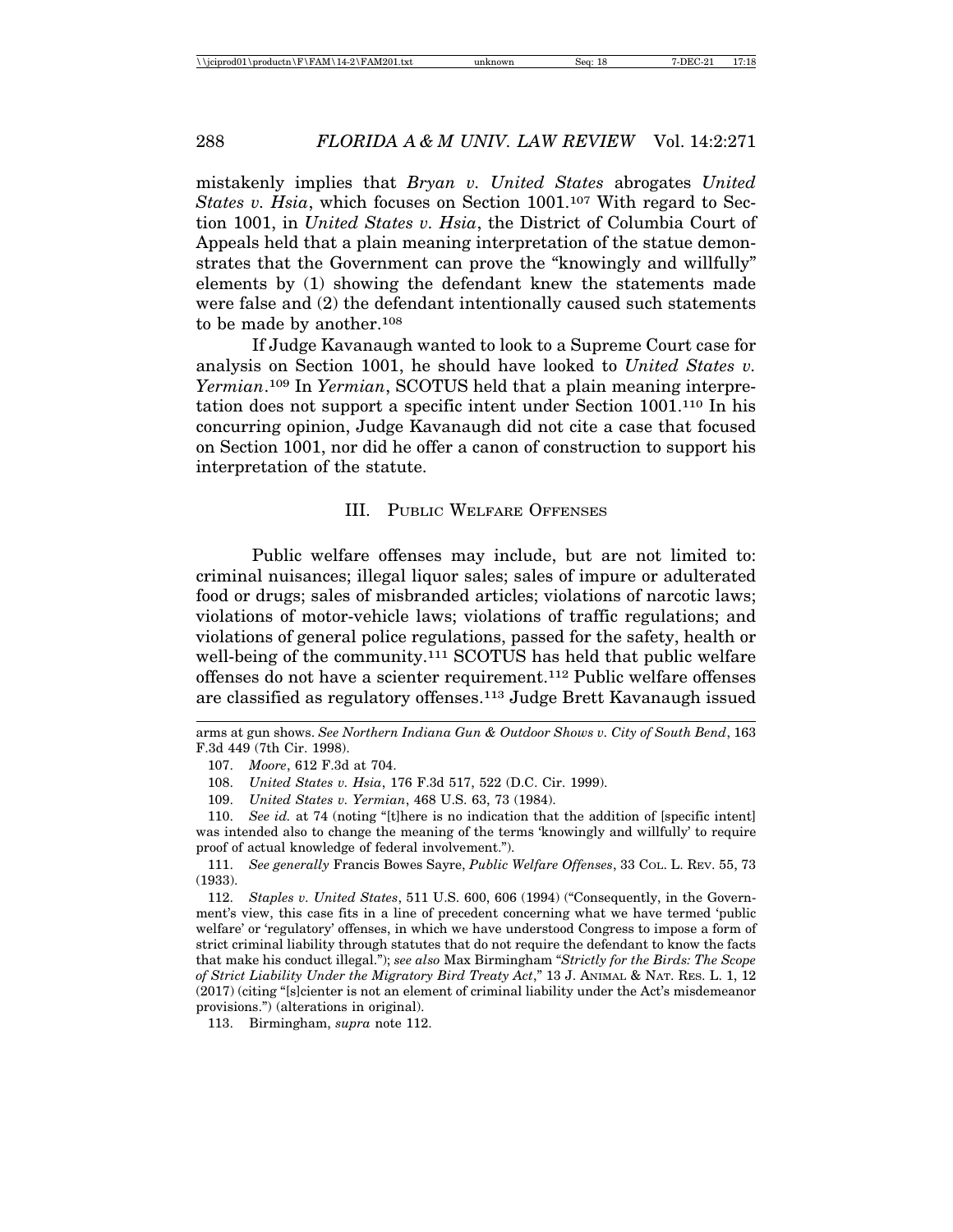a concurring opinion in *United States v. Moore*, in which he states that Section 1001 is a regulatory statute.<sup>114</sup>

SCOTUS has acknowledged that there is not a precise definition for public welfare offenses, but held that they are offenses "against the state, the person, property, or public morals."115 With regard to health care fraud, the state and the person, in this instance the person being the general public, are victimized and it is an act against public morals. Health care fraud is complex as it often creates a jurisdictional maze and victimizes patients and payers from various states.116 Citing certain estimates, Congress observed that health care fraud is a \$100 billion problem.117 Congress is worried most about fraud perpetrated on insurance companies that drives up the cost of health insurance and, more generally, health care.118 Faced with this problem, Congress decided it needed to enact legislation to make health care fraud a Federal crime.119 Withal, Congress also did not state a *mens rea*. Thus, a consistent interpretation of the statute would be that there is no *mens rea* requirement, and that it is a strict liability offense.120 Furthermore, in *United States v. Balint*, SCOTUS articulated that when the public is or may be financially injured, the actor may be held strictly liable.121

Regarding public welfare offenses, it is not necessary to prove actual injury to the Government or public in order to convict a defendant. Rather, the burden of proof is on the prosecution and requires

<sup>114.</sup> *United States v. Moore*, 612 F.3d 698, 703 (D.C. Cir. 2010) (Kavanaugh, J., concurring).

<sup>115.</sup> *Morissette v. United States*, 342 U.S. 246, 255 (1952).

<sup>116.</sup> Health Care Fraud: All Public & Private Payers Need Federal Criminal Anti-Fraud Protections, H.R. REP. NO. 104–747, at 1 (1996).

<sup>117.</sup> *Id.*

<sup>118.</sup> *Id.* at 2.

<sup>119.</sup> *Id.* at 1.

<sup>120. 18</sup> U.S.C. § 1035 (2010); *see United States v. Behrman*, 258 U.S. 280, 288 (1922) ("If the offense be a statutory one, and intent or knowledge is not made an element of it, *the indictment need not charge such knowledge or intent.*") (citations omitted) (emphasis added)).

<sup>121.</sup> *See generally United States v. Balint*, 58 U.S. 250, 252 (1922) ("So, too, in the collection of taxes, the importance to the public of their collection leads the Legislature to impose on the taxpayer the burden of finding out the facts upon which his liability to pay depends and meeting it at the peril of punishment."); *see also United States v. Dotterweich*, 320 U.S. 277, 285 (1943) ("Balancing relative hardships, Congress has preferred to place it upon those who have at least the opportunity of informing themselves of the existence of conditions imposed for the protection of consumers before sharing in illicit commerce, rather than to throw the hazard on the innocent public who are wholly helpless.").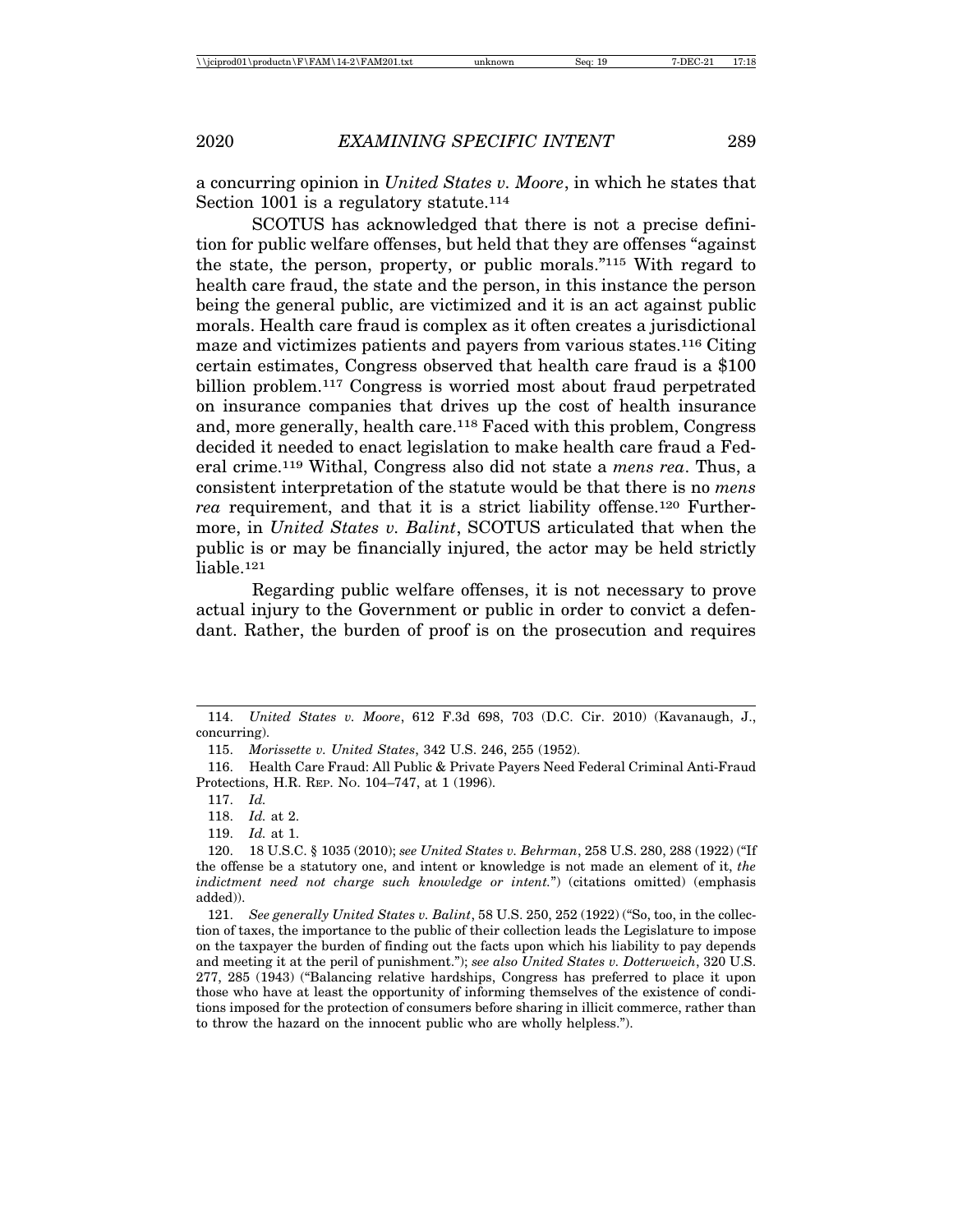them to show the defendant violated the law.122 In *United States v. Dotterweich*, SCOTUS affirmed the conviction of a corporate officer who shipped adulterated and misbranded drugs in interstate commerce in violation of a federal statute, even "though consciousness of wrongdoing [was] totally wanting."123 Thus, it is not necessary for the prosecution to show the speaker had the "intent to deceive" the Government when making a false statement. So long as the speaker "knowingly and willfully" made the statements that is sufficient to determine the speaker violated the statute.124

In 1995, SCOTUS addressed the statutory language of Section 1001 and interpreted it according to the plain meaning rule.125 The statute, at the time had read, in part, "in any matter within the jurisdiction of any department or agency of the United States."126 In *Hubbard v. United States*, the petitioner filed unsworn papers in Bankruptcy Court.127 The Court of Appeals held that there is a "judicial function" exception under which Section 1001 extends to when false statements are made to a court while it is performing administrative or housekeeping functions, but not adjudicative functions.128 SCOTUS re-

123. *Dotterweich*, 320 U.S. at 278, 284.

124. *Id*.

126. *See* Pub. L. 104-292,18 U.S.C.A § 1001 (West 1996). ("[W]hoever, in any matter within the jurisdiction of any department or agency of the United States, knowingly and willfully falsifies, conceals or covers up by any trick, scheme, or device a material fact, or makes any false, fictitious or fraudulent statements or representations, or makes or uses any false writing or document knowing the same to contain any false, fictitious or fraudulent statement or entry, shall be fined under this title or imprisoned not more than five years, or both.")

127. *Hubbard*, 514 U.S. at 696.

128. *Id.* at 698-99.

<sup>122.</sup> J. Manly Parks, *The Public Welfare Rationale: Defining Mens Rea in RCRA*, 18 W<sub>M.</sub> & MAR. ENVTL. L. & POL'Y REV. 219, 224 n.40 ("If a statute is found to be a public welfare statute, the lower burden of proof required will necessarily result in a greater ability to enforce the regulations in that statute, at least for cases that go to trial. The state will be more likely to obtain a conviction if it need only show that a defendant knew what he was doing, as compared to having to prove that the defendant acted knowing that his act was unlawful. Some critics have challenged the Court's reasoning in *Balint* and *Dotterweich*, arguing that enforcement of a non-regulatory statute would be as much obstructed by its intent requirement as enforcement of a regulatory statute would be. Webber, *supra* note 5, at 53.").

<sup>125.</sup> *See Hubbard v. United States*, 514 U.S. 695, 702 (1995) ("Prior to amendment, text read as follows: We think *Bramblett* must be acknowledged as a seriously flawed decision. Significantly, the *Bramblett* Court made no attempt to reconcile its interpretation with the usual meaning of 'department.' It relied instead on a review of the evolution of § 1001 and its statutory cousin, the false claims statute presently codified at 18 U.S.C. § 287, as providing a 'context' for the conclusion that 'Congress could not have intended to leave frauds such as [Bramblett's] without penalty.' *We are convinced that the Court erred by giving insufficient weight to the plain language of §§ 6 and 1001.*") (alteration in original) (emphasis added) (citations omitted).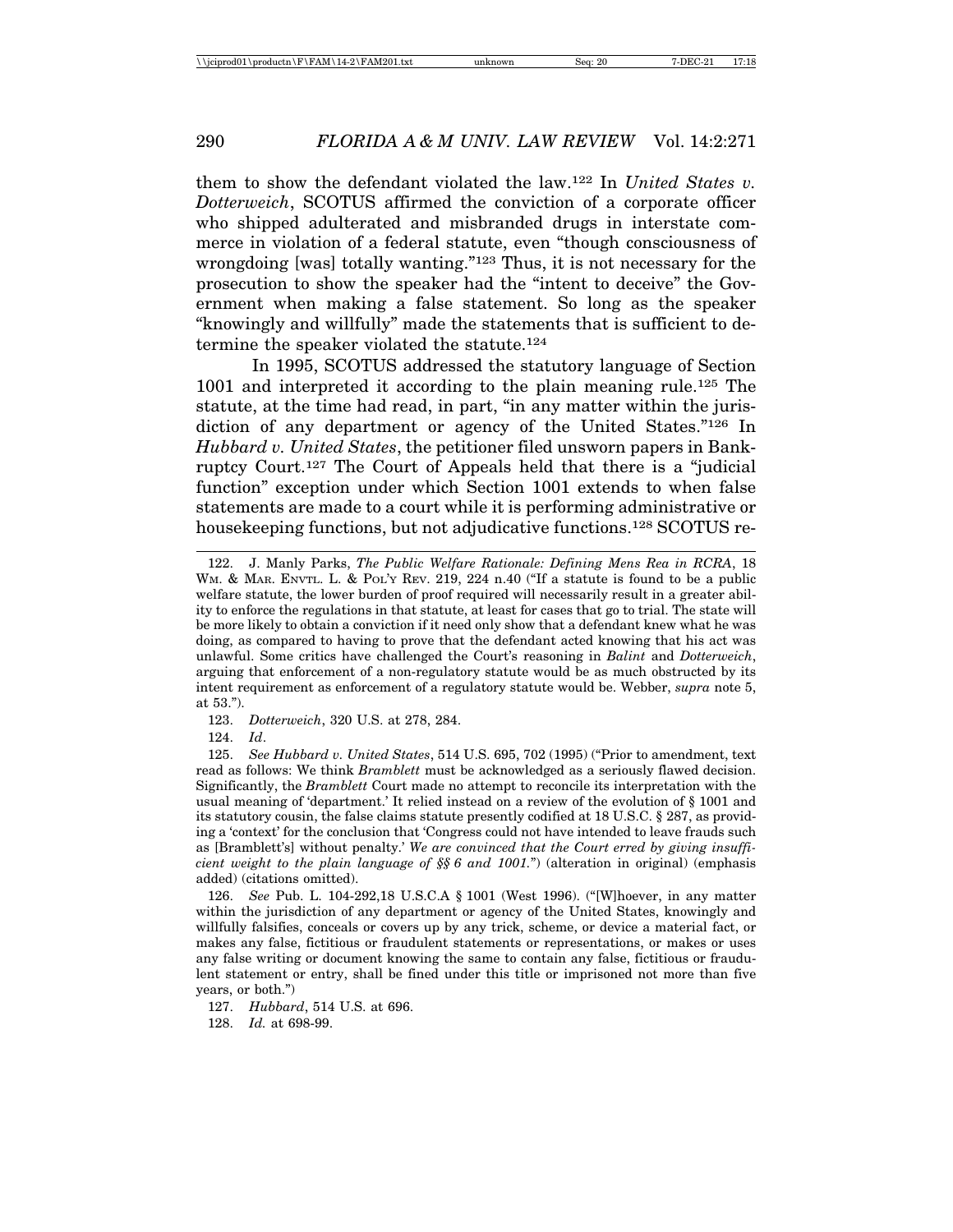versed in part, and held that a federal court is neither a "department" nor an "agency" under Section 1001, and thus the statute does not apply to false statements made in judicial proceedings.129 When examining the legislative history, SCOTUS expounded that there is no clear, express intent to depart from the definition of "department" expressed in the original false claims statute.130 As a result of the *Hubbard* opinion, Congress passed legislation that replaced "any department or agency" with "the executive, legislative, or judicial branch of the Government."131 SCOTUS further explained that the original false claims statute was narrow in scope with regard to bilking the government out of property or money.132 In response, Congress removed the property and financial fraud requirement since there is a need to "maintain[ing] the general good repute and dignity of . . . government . . . service itself."133 Thus, Congress has already amended Section 1001 with the intent to expand the scope of the statute to incorporate all types of injury to the Government and the public.134 Moreover, making false statements is considered a process crime.135 Process crimes protect the criminal justice system, $136$  in which the public is a major stakeholder.137 Therefore, since making false statements is a crime under a regulatory statute that injures the public, it should be considered a public welfare offense. SCOTUS proclaimed that when a statute does not have a *mens rea*, it shall be interpreted that Congress purposefully omitted this requirement.138 It logically follows that if Congress wanted to add a *mens rea*, it would have done so. Since there

- 133. *United States v. Lepowitch*, 318 U.S. 702, 704 (1943).
- 134. *See Hubbard*, 514 U.S. at 706.
- 135. *See generally* Green, *supra* note 3.
- 136. Feinberg, *supra* note 5.

<sup>129.</sup> *Id.* at 715.

<sup>130.</sup> *See id.* at 703-04.

<sup>131.</sup> Pub. L. 104-292, 18 U.S.C.A § 1001 (West 1996). H.R. 3166, 104th Cong. (1996); S. 1734, 104th Cong. (1996); *See generally* Christopher E. Dominguez, *Congressional Response to Hubbard v. United States: Restoring the Scope of 18 U.S.C. 1001 and Codifying the "Judicial Function" Exception*, 46 CATH. U. L. REV. 523 (1997).

<sup>132.</sup> *Hubbard*, 514 U.S. at 706.

<sup>137.</sup> *See Taylor v. Louisiana*, 419 U.S. 522, 530 (1975) ("Community participation in the administration of the criminal law . . . is not only consistent with our democratic heritage but is also critical to public confidence in the fairness of the criminal justice system.").

<sup>138.</sup> *See Behrman*, 258 U.S. at 288 ("It is enough to sustain an indictment that the offense be described with sufficient clearness to show a violation of law, and to enable the accused to know the nature and cause of the accusation and to plead the judgment, if one be rendered, in bar of further prosecution for the same offense. *If the offense be a statutory one, and intent or knowledge is not made an element of it, the indictment need not charge such knowledge or intent.*" (citations omitted) (emphasis added)).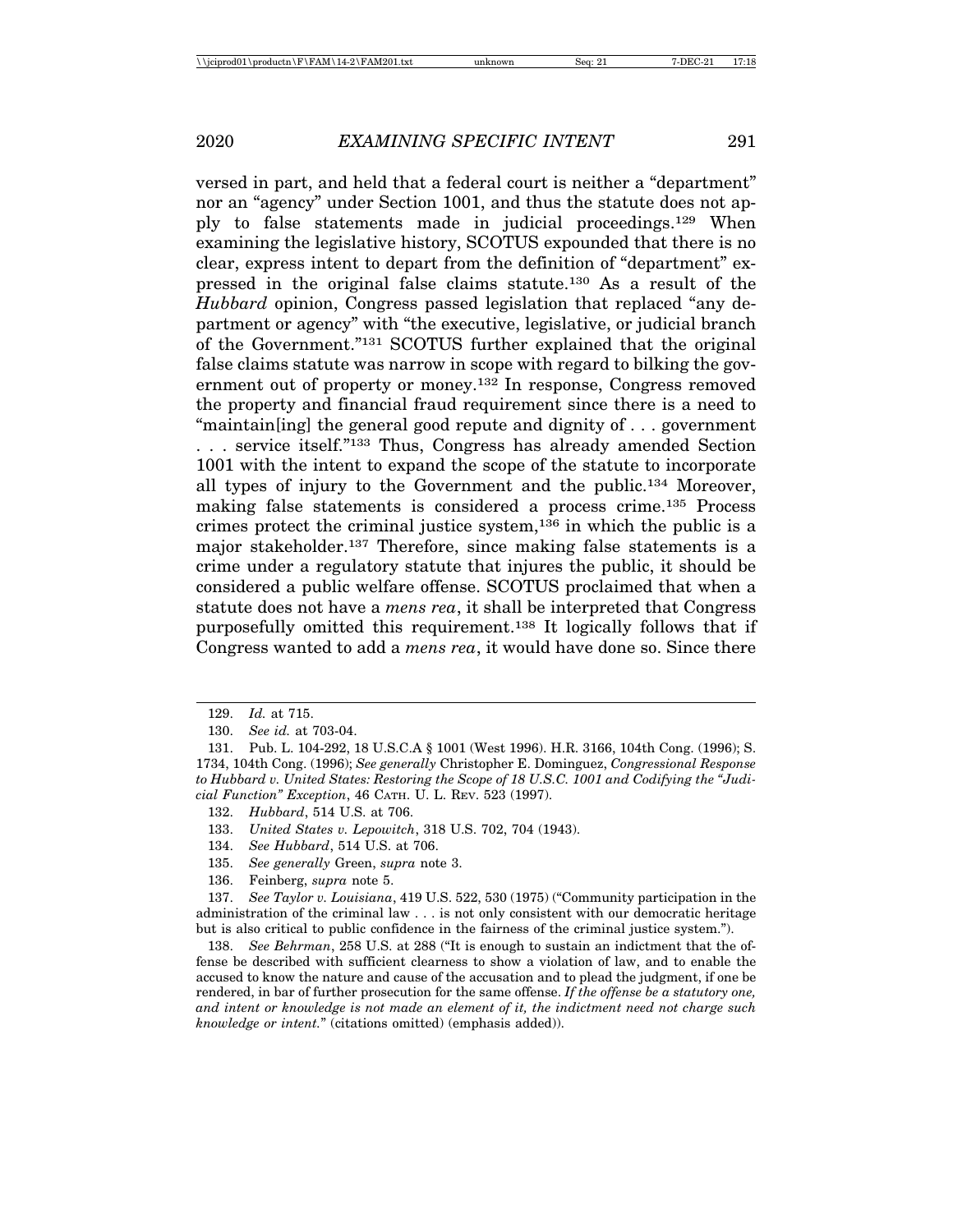is no clear, express intent for the statute to have a *mens rea*, the statute should be interpreted accordingly.

#### IV. STANCE OF THE DEPARTMENT OF JUSTICE

There are several instances where the DOJ has weighed-in on laws, positing what is constitutional or unconstitutional. This violates the separation of powers.139 Congress makes laws and is part of the Legislative Branch.140 "[T]he structure of the Constitution does not permit the Congress to execute the laws; it follows that the Congress cannot grant to an officer under its control what it does not possess."141 The DOJ enforces laws and is part of the Executive Branch.142 When the DOJ takes stances on what is and what is not constitutional, it undermines the separation of powers and infringes on the powers of the Legislative Branch.143

In June 2018, the DOJ announced that the individual mandate144 under the Affordable Care Act (the "ACA," colloquially referred to as Obamacare) is unconstitutional.145 Attorney General Jefferson

<sup>139.</sup> *See Baker v. Carr*, 369 U.S. 186, 217 (1962) ("[E]ach has one or more elements which identify it as essentially a function of separation of powers. Prominent on the surface of any case held to involve a political question is found a textually demonstrable constitutional commitment of the issue to a coordinate political department; or a lack of judicially discoverable and manageable standards for resolving it; or the impossibility of deciding without an initial policy determination of a kind clearly for nonjudicial discretion; or the impossibility of a court's undertaking independent resolution without expressing lack of the respect due coordinate branches of government; or an unusual need for unquestioning adherence to a political decision already made; or the potentiality of embarrassment from multifarious pronouncements by various departments on one question.").

<sup>140.</sup> *See* U.S. CONST. art. I, § 1 ("All legislative Powers herein granted shall be vested in a Congress of the United States . . . .").

<sup>141.</sup> *Bowsher v. Synar*, 478 U.S. 714, 726 (1986).

<sup>142.</sup> *See* U.S. CONST. art. II, § 3 ("[T]ake care that the Laws be faithfully executed . . . .).

<sup>143.</sup> *See Bowsher*, 478 U.S. at 726 ("To permit the execution of the laws to be vested in an officer answerable only to Congress would, in practical terms, reserve in Congress control over the execution of the laws.") (By this same logic, vesting powers to the Executive Branch, in this instance the DOJ, would reserve the right to the DOJ to make laws since they are determining what is constitutional and what is not constitutional.).

<sup>144.</sup> Letter from Attorney General Jeff Sessions Re: *Texas v. United States*, No. 4: I 8-cv-001 67-O (N.D. Tex.) ("After careful consideration, and with the approval of the President of the United States, I have determined that, in *Texas v. United States*, No. 4: l 8-cv-00167-O (N.D. Tex.), the Department will not defend the constitutionality of 26 U.S.C. 5000A(a), and will argue that certain provisions of the Affordable Care Act (ACA) are inseverable from that provision. . . . A coalition of 20 States and two individuals has now brought suit against the federal government, claiming that Section  $5000A(a)$  is unconstitutional under NFIB in light of the Jobs Act's amendment to Section 5000A(c).").

<sup>145.</sup> Eric Beech & Lisa Lambert, *U.S. Justice Department Says Obamacare Individual Mandate Unconstitutional*, REUTERS (June 7, 2018, 9:48 PM) https://www.reuters.com/arti-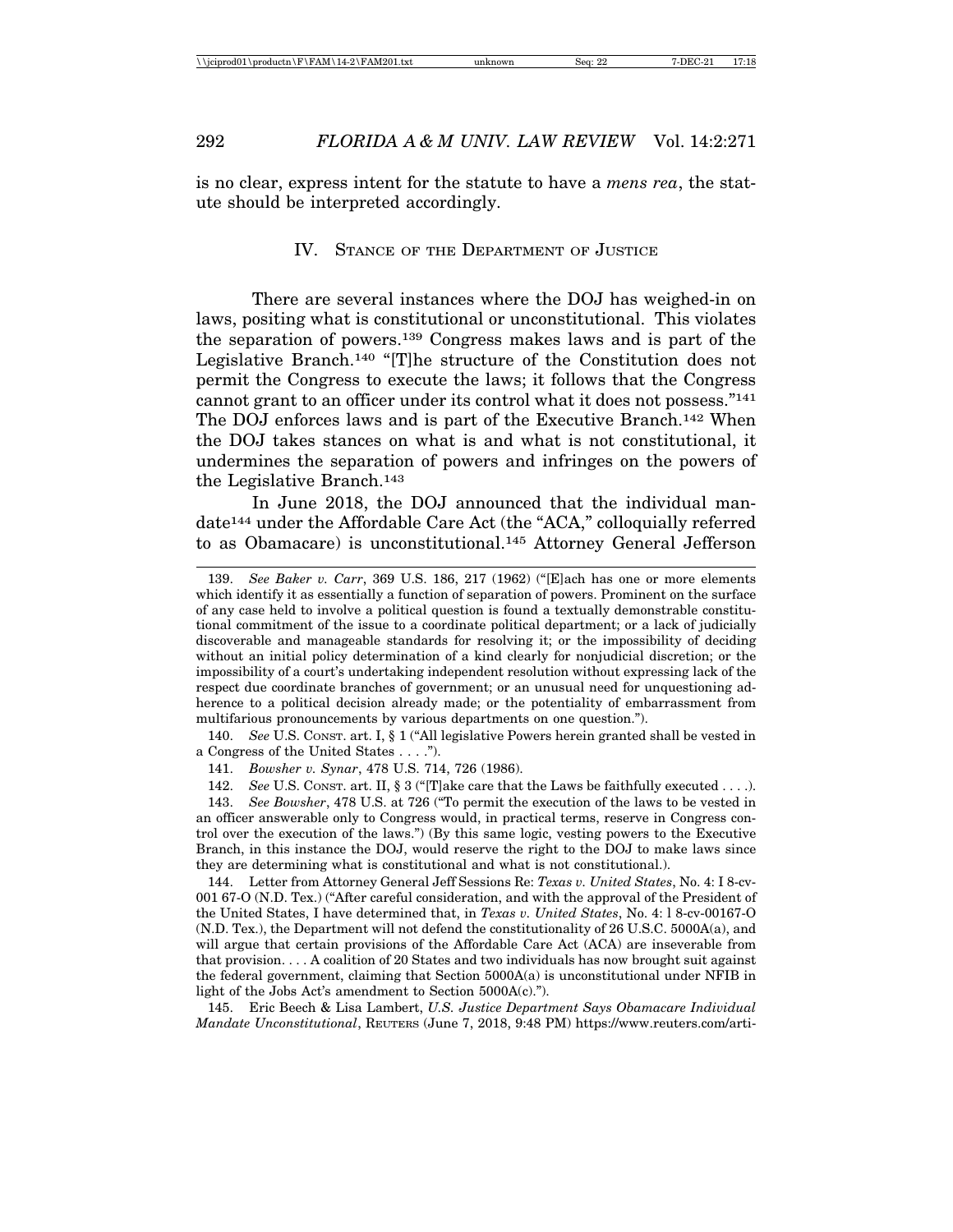Sessions issued a letter stating that the DOJ "will not defend the constitutionality of 26 U.S.C.  $\S$  5000A(a), and will argue that certain provisions of the Affordable Care Act (ACA) are inseverable from that provision" in a case pending in Federal District Court.146 In November 2018, after the Democratic Party won the majority in the House of Representatives, they announced they would investigate the DOJ's decision to not defend certain provisions.147 In December 2018, the Federal District Court sided with the DOJ and found certain provisions of the ACA to be unconstitutional.<sup>148</sup>

The DOJ selecting which laws it finds to be constitutional and unconstitutional places it in the precarious position of being politicized. The Cable Television of Act of 1992 was enacted by Congress after it overrode the veto of President Bush,<sup>149</sup> who considered the "must-carry" provision unconstitutional.150 This was challenged in Federal District Court, where the DOJ took the stance that it would interpret the constitutionality of the "must-carry" provision to be "*consistent with President Bush's veto message.*"151 After President William Jefferson Clinton was elected, he reversed course and determined that the "must-carry" provision should be defended in court.152 Consistent with President Clinton's message, the DOJ defended the "must-carry" provision in court.153

149. Cable Television Consumer Protection and Competition Act of 1992, Pub. L. No. 102-385, 106 Stat. 1460 (1992).

150. S. DOC. NO. 102-29, at 1 (1992); *see also Turner Broad. Sys., Inc. v. Fed. Commc'ns Comm'n*, 810 F. Supp. 1308, 1312 (D.D.C. 1992).

153. *See Turner Broad. Sys., Inc. v. Fed. Commc'ns Comm'n*, 512 U.S. 622, 635 (1994) (referring to the "federal defendants' cross-motion to dismiss" the constitutional challenge).

cle/us-usa-healthcare/u-s-justice-department-says-obamacare-individual-mandateunconstitutional-idUSKCN1J4062.

<sup>146.</sup> Letter from Jefferson B. Session III, Att'y Gen., to Paul Ryan, Speaker, U.S. H.R. (June 7, 2018), https://www.justice.gov/file/1069806/download.

<sup>147.</sup> *See* David Morgan, *House Democrats Target DOJ Decision Not to Defend Obamacare*, REUTERS (Nov. 19, 2018, 5:46 PM) https://www.reuters.com/article/us-usa-congressobamacare/house-democrats-target-doj-decision-not-to-defend-obamacare-idUSK CN1NO2M7.

<sup>148.</sup> *See* Eric Beech & Nate Raymond, *Federal Judge Rules Obamacare Unconstitutional*, REUTERS (Dec. 14, 2018, 8:56 PM) https://www.reuters.com/article/us-usa-health care-court/federal-judge-rules-obamacare-unconstitutional-idUSKBN1OE01Y.

<sup>151.</sup> *Turner Broad. Sys., Inc. v. Fed. Commc'ns Comm'n*, 810 F. Supp. 1308, 1312 (D.D.C. 1992).

<sup>152.</sup> Neal Devins and Saikrishna Prakash, *The Indefensible Duty to Defend*, 112 COLUM. L. REV. 507, 567–68 ("Fifteen years later, in a case involving the constitutionality of legislation mandating that cable television providers "must carry" certain stations, the Clinton DOJ reversed the position of the Bush I Administration. President Bush thought the laws unconstitutional, vetoed it on those grounds, and refused to defend it after Congress overrode his veto. President Clinton disagreed and directed his DOJ to defend the statute.").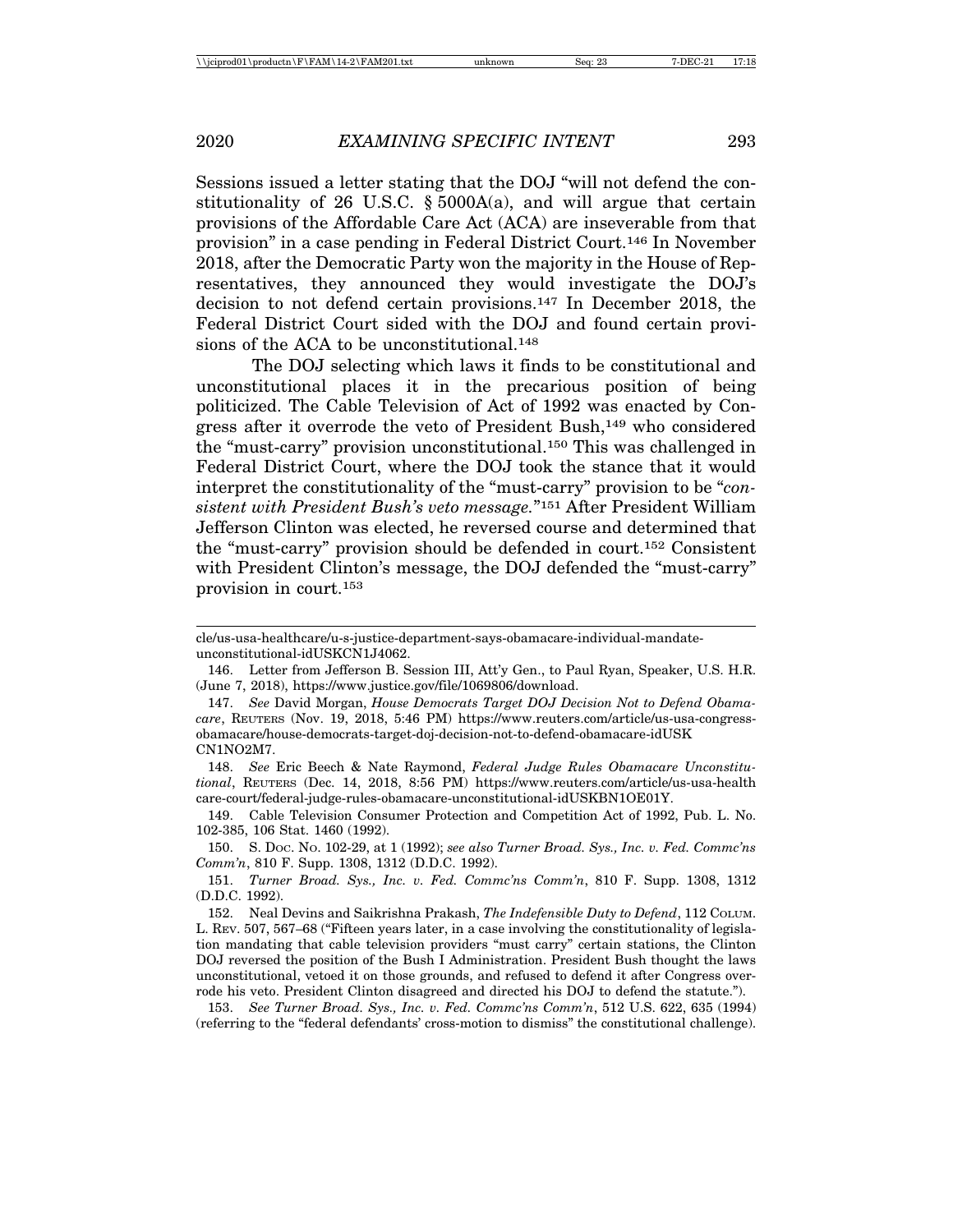President Richard Milhous Nixon signed the Voting Rights Act, which lowered the voting age to eighteen in state and local elections.<sup>154</sup> Solicitor General Erwin Griswold opined that Congress did not have the authority to enact this provision of the statute.155 This provision was challenged in court.156 During oral arguments, Solicitor General Griswold apprised SCOTUS of the conflicting views of President Nixon and the DOJ, and even went so far as to urge SCOTUS to consider the DOJ's position that the statute is unconstitutional.<sup>157</sup> This was attacked as being a less than zealous advocacy, as the Solicitor General lobbied SCOTUS for the opposing party's position.158

In another case, the DOJ took an even more extreme position of not just abstaining from defending the constitutionality of a statutory provision, but claiming a statutory provision to be unconstitutional in a case they were not a party to.159 In *Metro Broadcasting v. Federal Communications Commission*, the DOJ filed an amicus brief arguing against the Federal Communications Commission (FCC) from adulterating minority preference policies.160 SCOTUS disregarded the DOJ's amicus brief and held that the statutory provision is constitutional, but would later reverse this decision in a subsequent case.<sup>161</sup>

Regarding Sections 1001 and 1035, the DOJ has taken a newfound stance on how these statutes should be interpreted. In *United States v. Ajoku*, a nurse was indicted by a federal grand jury for health care fraud, conspiracy to commit health care fraud, and false statements in violation of Section 1035.162 The nurse appealed her conviction to SCOTUS, challenging the term "willfully" as used in Section 1035.163 The Solicitor General's brief opposing *certiorari* admitted

159. *See* Brief for the United States as Amicus Curiae Supporting Petitioner, Metro Broad. v. Fed. Commc'ns Comm'n, 497 U.S. 547 (1990) (No. 89-453), 1989 WL 1126795 at \*1.

162. *United States v. Ajoku*, 718 F.3d 882, 886-87 (9th Cir. 2013).

163. Brief for the United States in Opposition, *Ajoku v. United States*, 572 U.S. 1056 (2014) (No. 13-7264), 2014 WL 1571930 at \*8, \*9.

<sup>154.</sup> Voting Rights Act Amendments of 1970, Pub. L. No. 91-285, §§ 301-302, 84 Stat. 314, 318 (1970) (codified as amended at 52 U.S.C. §10301 (2014)).

<sup>155.</sup> *See Representation of Congress and Congressional Interests in Court: Hearings Before the Subcomm. on Separation of Powers of the Comm. on the Judiciary*, 94th Cong. 351 (1976) (statement of Erwin N. Griswold, Solicitor General of the United States).

<sup>156.</sup> *See Oregon v. Mitchell*, 400 U.S. 112, 117 (1970).

<sup>157.</sup> *Representation of Congress and Congressional Interests in Court: Hearings Before the Subcomm. on Separation of Powers of the Comm. on the Judiciary*, *supra* note 155.

<sup>158.</sup> Report of the S. Comm. on Gov't Aff., No. 95-170, at 14 (1977).

<sup>160.</sup> *See id.*

<sup>161.</sup> *See Metro Broad. v. Fed. Commc'ns Comm'n*, 497 U.S. 547 (1990), *overruled by Adarand Constructors, Inc. v. Pena*, 515 U.S. 200 (1995).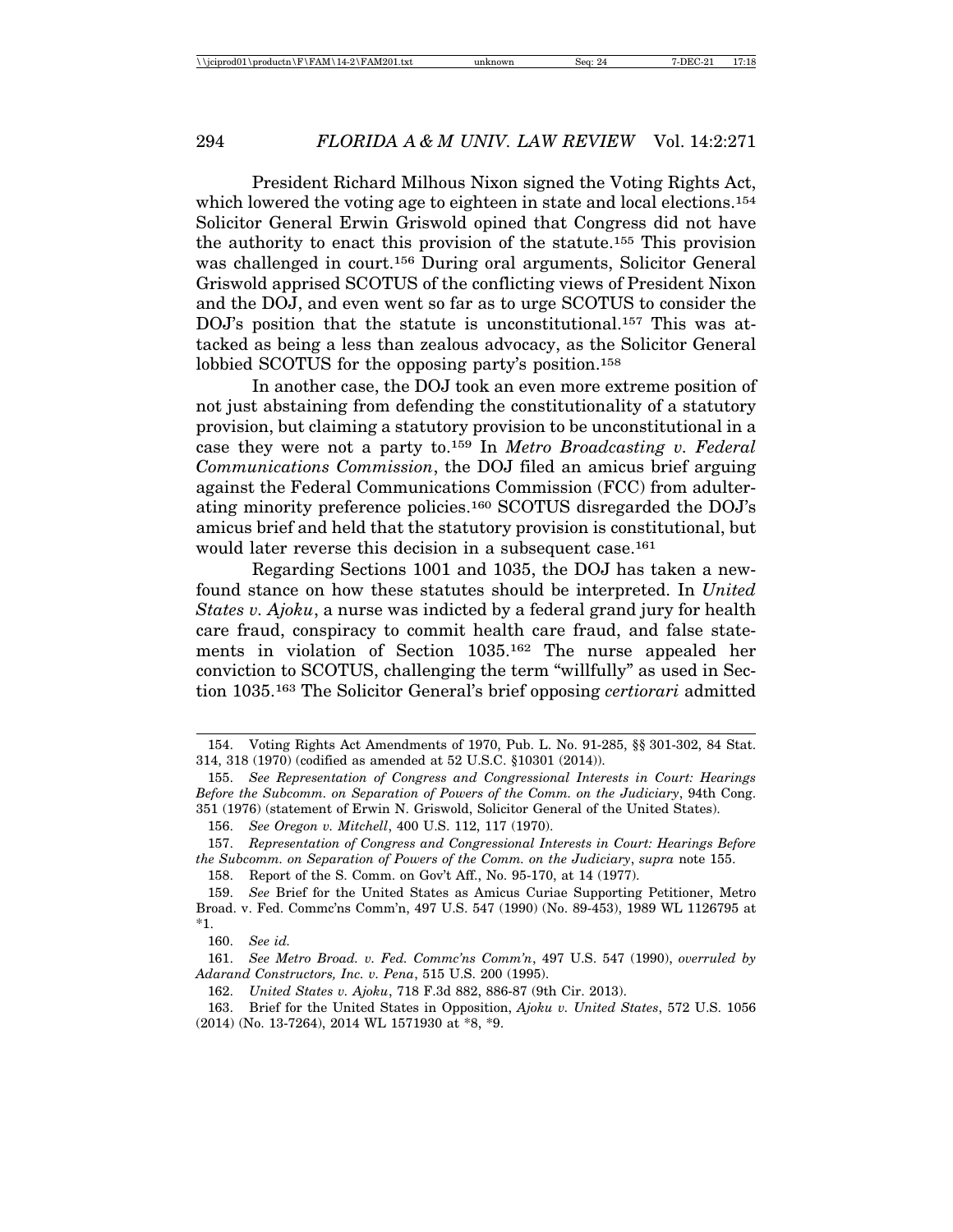that the government's interpretation of "willfully" in Sections 1001 and 1035 has changed.164 The Solicitor General argued that "willfully" under Section 1035 does not require a "specific intent to deceive" and that the government must prove that the defendant knew the statement was false and knew that making a false statement was unlawful.165

In light of the Solicitor General's newfound stance on the interpretation of "willfully," SCOTUS granted the writ of *certiorari*, vacated the judgment, and remanded the case back to the Ninth Circuit for further consideration consistent with the Solicitor General's interpretation of "willfully" in his brief opposing *certiorari*.166 SCOTUS took the aforementioned actions solely on the basis of the Solicitor General's brief. The DOJ's obvious influence on courts is far too great. The DOJ is now empowered to interpret laws in an *argumentum ab auctoritate* manner, which is to say the DOJ is using its authority for the conclusion of the argument.<sup>167</sup> The DOJ did not offer any evidence, fact, research, or statistics, *inter alia*, to support its' newfound stance on the interpretation of "willfully."

The Executive Branch making and interpreting laws is the beginning of a slippery slope. The roots of this may be traced to Solicitor General Robert Bork, who stated:

[U]pon a sense of obligation to the Court and to the constitutional system so that we often behave less like pure advocates than do lawyers for private interests . . . . [I]t would seem to me not only institutionally unnecessary but a betrayal of profound obligations to the Court and to Constitutional processes to take the simplistic position that whatever Congress enacts we will defend, entirely as advocates for the client and without an attempt to present the issues in the round.168

Solicitor General Bork's viewpoint is susceptible to political ideology. We saw this transpire with the DOJ's shifting views on the "mustcarry" provision as the White House went from a Republican President

<sup>164.</sup> *See id.* at \*10 ("Upon further consideration, however, the government now agrees that the correct interpretation of 'willfully' in Section 1035 is the one articulated in *Bryan v. United States*, 524 U.S. 184 (1998). To find that a defendant 'willfully" 'made a false statement in violation of Section 1035, a jury must conclude 'that he acted with knowledge that his conduct was unlawful.' The same interpretation should apply to 18 U.S.C. 1001's materially identical prohibition on 'knowingly and willfully' making a false statement in a matter within the jurisdiction of the federal government.") (citations omitted).

<sup>165.</sup> *Id.* at \*10, \*11.

<sup>166.</sup> *Ajoku v. United States*, 572 U.S. 1056 (2014).

<sup>167.</sup> *See* DOUGLAS WALTON, INFORMAL LOGIC: A PRAGMATIC APPROACH, 210, 211 (Cambridge University Press, 2d ed. 2008).

<sup>168.</sup> Letter from Robert H. Bork, Solic, Gen., to Simon Lazarus III, Esq. (Aug. 5, 1975).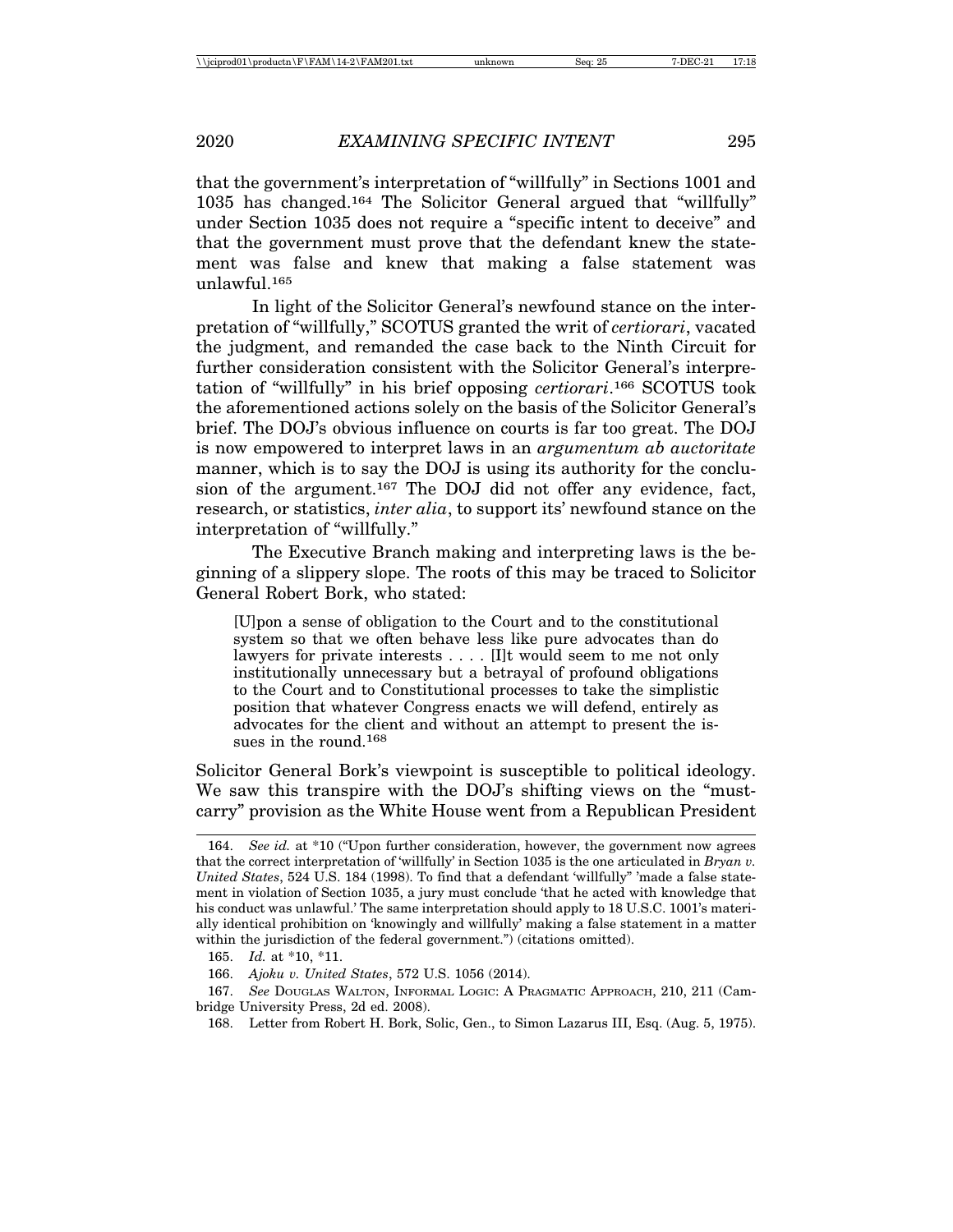to a Democratic President.169 Forbye, members of the Executive Branch making and interpreting laws is not limited to the Solicitor General.

In August 2013, Attorney General Eric Holder issued a memo that all federal prosecutors should omit the drug amounts in charging documents so courts would not know if mandatory minimums would be applicable to the sentencing.170 After leaving office, Holder would acknowledge that the purpose of his memo was to push forward an agenda of President Barack Hussein Obama, even though there was not enough support in Congress, namely from Republicans, to pass sweeping legislation.171 After President Donald John Trump, a Republican, succeeded President Obama, he appointed Jefferson Sessions as Attorney General who instructed federal prosecutors to disregard the Holder memo and to pursue the most severe penalties possible, which includes mandatory minimum sentencings.172 Attorney General Sessions promulgated that this policy will bring the DOJ back to "enforcing the laws the Congress has passed."173 Sessions' position is supported by the fact that Holder's memo asked prosecutors to *refrain* from performing a certain function of their job by not submitting drug amounts in charging documents, and Holder's admission in an op-ed that President Obama, who appointed him, was frustrated that criminal justice reform could not be passed.174

We see that it is a dangerous precedent when the DOJ starts to impose their views on what the laws should be and how they should be

173. *Id.*

<sup>169.</sup> *See Cable Television Consumer Protection and Competition Act of 1992*, *supra* note 149.

<sup>170.</sup> Memorandum from the Att'y Gen., Eric H. Holder, to the United States Attorney's and Assistant Att'y Gen. for the Crim. Division (Aug. 12, 2013), https://www.justice.gov/ sites/default/files/oip/legacy/2014/07/23/ag-memo-department-policypon-chargingmandatory-minimum-sentences-recidivist-enhancements-in-certain-drugcases.pdf [hereinafter Memorandum].

<sup>171.</sup> Eric H. Holder Jr., *Eric Holder: We Can Have Shorter Sentences and Less Crime*, N.Y. TIMES (Aug. 11, 2016), https://www.nytimes.com/2016/08/14/opinion/sunday/eric-hholder-mandatory-minimum-sentences-full-of-errors.html. ("In February 2015, President Obama convened a group of lawmakers—including the Republican senators Chuck Grassley of Iowa and Rand Paul of Kentucky and the Democratic senators Dick Durbin of Illinois and Cory Booker of New Jersey—to build support for sweeping reforms. *But the momentum has slowed thanks to opposition from a small group of Republican congressmen using language dredged from the past.* One, Senator Tom Cotton of Arkansas, even claimed recently that 'we have an under-incarceration problem.'") (emphasis added).

<sup>172.</sup> Rebecca R. Ruiz, *Attorney General Orders Tougher Sentences, Rolling Back Obama Policy*, N.Y. TIMES (May 12, 2017), https://www.nytimes.com/2017/05/12/us/politics/attorney-general-jeff-sessions-drug-offenses-penalties.html.

<sup>174.</sup> *See* Memorandum, *supra* note 170.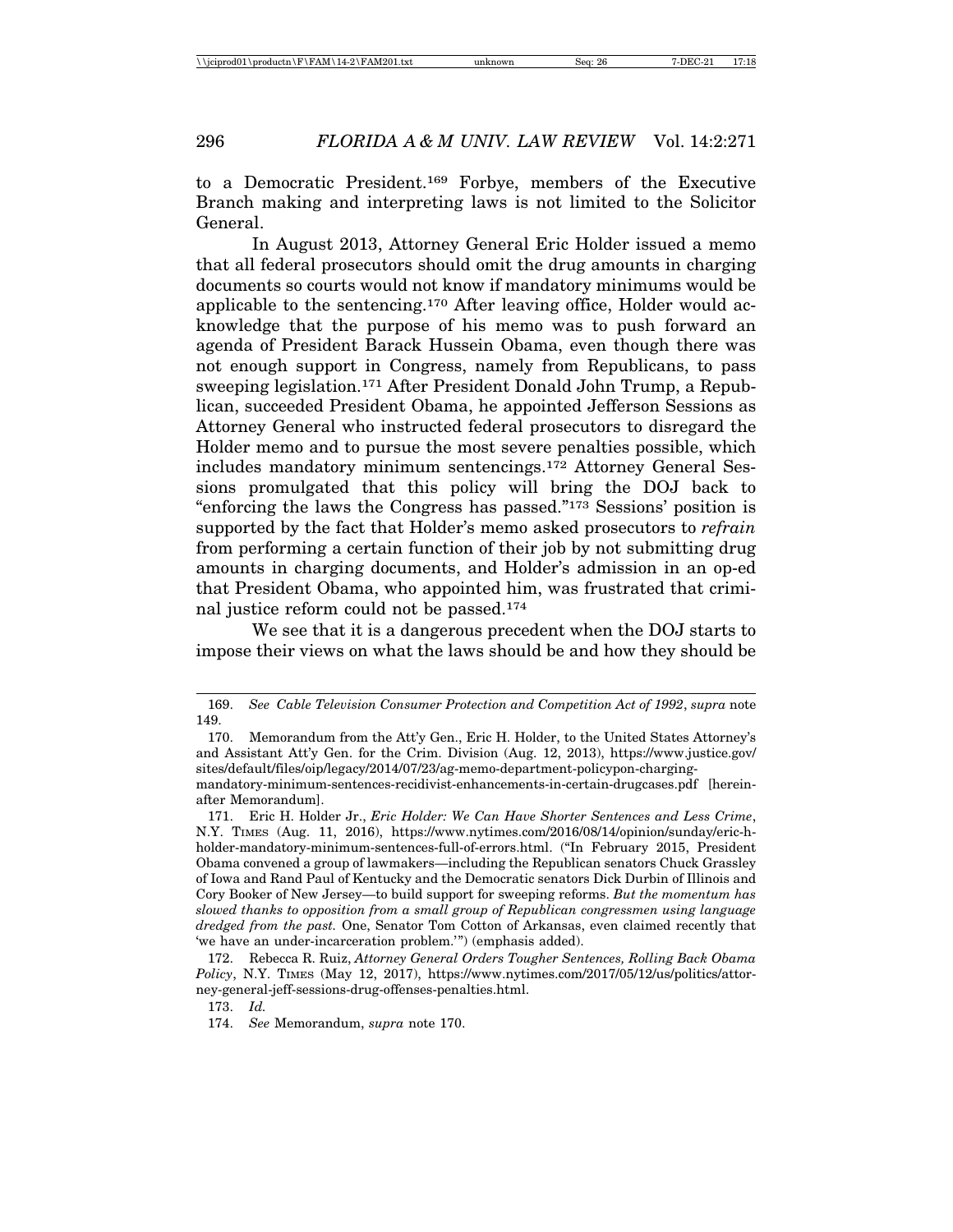interpreted, as the DOJ may then be weaponized to push a particular political agenda. Courts should not defer to what the DOJ claims "willfully" means under Sections 1001 and 1035, as that is the job of Congress and not the DOJ.

## V. EXCULPATORY NO DOCTRINE

The "exculpatory no" doctrine is a creation of judicial activism.175 As such, various courts have varied the scope of the doctrine. Some courts have held that Section 1001 does not extend to mere denials of guilt.176 The Fifth Circuit noted that Section 1001 comes "uncomfortably close" to violating Fifth Amendment rights.177 Other courts have limited the circumstances in which Section 1001 conflicts with the Fifth Amendment.<sup>178</sup> Some courts have held that there are no limiting circumstances, and rather view the privilege against self-incrimination as a justification to further the reach of the "exculpatory no" doctrine.179 However, this is an overbroad interpretation of the Fifth Amendment, as "proper invocation of the Fifth Amendment privilege against compulsory self-incrimination allows a witness to remain silent, but not to swear falsely. . . ."<sup>180</sup>

Courts that employed the "exculpatory no" doctrine went beyond the plain meaning of the statute and have not offered a canon of construction for doing so. The "exculpatory no" doctrine was first ar-

<sup>175.</sup> *United States v. Steele*, 896 F.2d 998, 1007 (6th Cir. 1990) (Ryan, J., dissenting) ("Over the years, judicial refusal to obey the command of  $\S 1001...$  was first given the name an 'exculpatory no' statement, then labeled an 'exception' to the statute, and, finally, elevated to the stature of a 'doctrine.' And thus, it is that in a span of a few years a federal trial court's refusal to apply a criminal statute as written . . . became a judge-made 'exception' to an Act of Congress and, for a touch of judicial legitimacy, was labelled a 'doctrine.'"); *see also* David Boies, *Reflections on Bush v. Gore: The Role of the United States Supreme Court*, 1 FLA. AGRIC. & MECHANICAL U.L. REV. 105, 108 (2006) (asserting that jurists can be classified as a "conservative-liberal" category, a "judicial activism-judicial restraint" category: "A liberal judge can be an advocate of judicial activism, such as Earl Warren, or judicial restraint, such as Felix Frankfurter. The same is true for a conservative judge.").

<sup>176.</sup> *See, e.g.*, United States v. Medina De Perez, 799 F.2d 540 (9th Cir. 1986); *see also* United States v. Bush, 503 F.2d 813, 819 (5th Cir. 1974); *see also* Paternostro v. United States, 311 F.2d 298, 305 (5th Cir. 1962).

<sup>177.</sup> *United States v. Lambert*, 501 F.2d 943, 946 n. 4 (5th Cir. 1974) (en banc), *abrogated by* United States v. Rodriguez-Rios, 14 F.3d 1040 (5th Cir. 1994); *see* U.S. CONST. amend. V.

<sup>178.</sup> *See, e.g.*, United States v. King, 613 F.2d 670, 674, 675 (7th Cir. 1980) (noting the "exculpatory no" doctrine does not apply if the defendant has been read their Miranda rights).

<sup>179.</sup> *See, e.g.*, *United States v. Tabor*, 788 F.2d 714, 718-19 (11th Cir. 1986).

<sup>180.</sup> *United States v. Apfelbaum*, 445 U.S. 115, 117 (1980).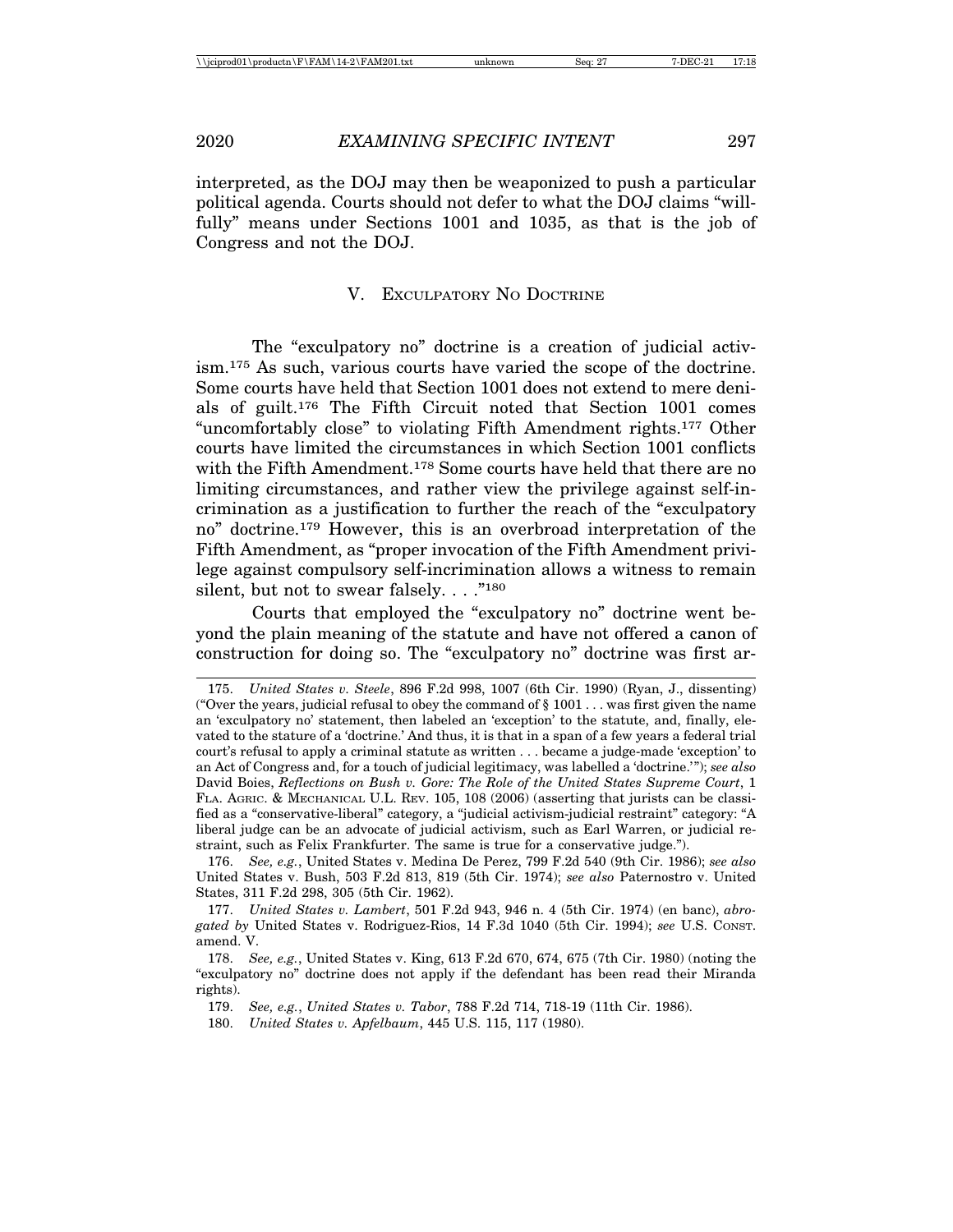ticulated181 in *United States v. Stark*,182 when the court reasoned that Congress intended the statute to "protect the government against false pecuniary claims" and "to protect governmental agencies from perversion of their normal functioning."183 In *Stark*, the court concluded that Congress intended the scope of the statute to cover false statements that are exculpatory responses to questioning initiated by government agents.184

The *Stark* court inappropriately applied the *ejusdem generis* ("of the same kinds, class, or nature") canon of construction to Section 1001 in its analysis of the statute, which is the basis for the foundation of the "exculpatory no" doctrine. The Scalia & Garner treatise opined on applying *ejusdem generis*:

The *ejusdem generis* canon applies when a drafter has tacked on a catchall phrase at the end of an enumeration of specifics, as in *dogs*, *cats*, *horses*, *cattle*, *and other animals*. Does the phrase *and other animals* refer to wild animals as well as domesticated ones? What about a horsefly? What about protozoa? Are we to read *other animals* here as meaning *other similar animals*? The principle of *ejusdem generis* says just that: It implies the addition of *similar* after the word *other*.<sup>185</sup>

The *Stark* court reasoned that the word "statement" under Section 1001186 being interpreted according to *ejusdem generis* "does not fairly apply to the kind of statement involved in this case where the defendants did not volunteer any statement or representation for the purpose of making claim upon or inducing improper action by the government against others."187 First, *ejusdem generis* is not an

187. *Stark*, 131 F. Supp. at 206.

<sup>181.</sup> The term "exculpatory no" was first used in *United States v. McCue*, 301 F.2d 452, 455 (2d Cir. 1962). However, the exception to § 1001 liability was originally expressed in United States v. Stark, 131 F. Supp. 190 (D. Md. 1955), and then Paternostro v. United States, 311 F.2d 298 (5th Cir. 1962). *See* Lt. Col. Bart Hillyer & Maj. Ann D. Shane, *The "Exculpatory No:" Where Did It Go?*, 45 A.F.L. Rev. 133, 13941 (1998).

<sup>182.</sup> *United States v. Stark*, 131 F. Supp. 190 (D. Md. 1955).

<sup>183.</sup> *Id. at* 205 (citing *United States v. Gilliland*, 312 U.S. 86 (1941)).

<sup>184.</sup> *See id.* at 205-06.

<sup>185.</sup> ANTONIN SCALIA & BRYAN A. GARNER, READING LAW: THE INTERPRETATION OF LE-GAL TEXTS, 199 (1st ed. 2012).

<sup>186. 18</sup> U.S.C. § 1001(a) (2006) ("Except as otherwise provided in this section, whoever, in any matter within the jurisdiction of the executive, legislative, or judicial branch of the Government of the United States, knowingly and willfully –(1) falsifies, conceals, or covers up by any trick, scheme, or device a material fact; (2) makes any materially false, fictitious, or fraudulent *statement* or representation; or (3) makes or uses any false writing or document knowing the same to contain any materially false, fictitious, or *fraudulent* statement or entry; shall be fined under this title, imprisoned not more than 5 years . . . . ") (emphasis added).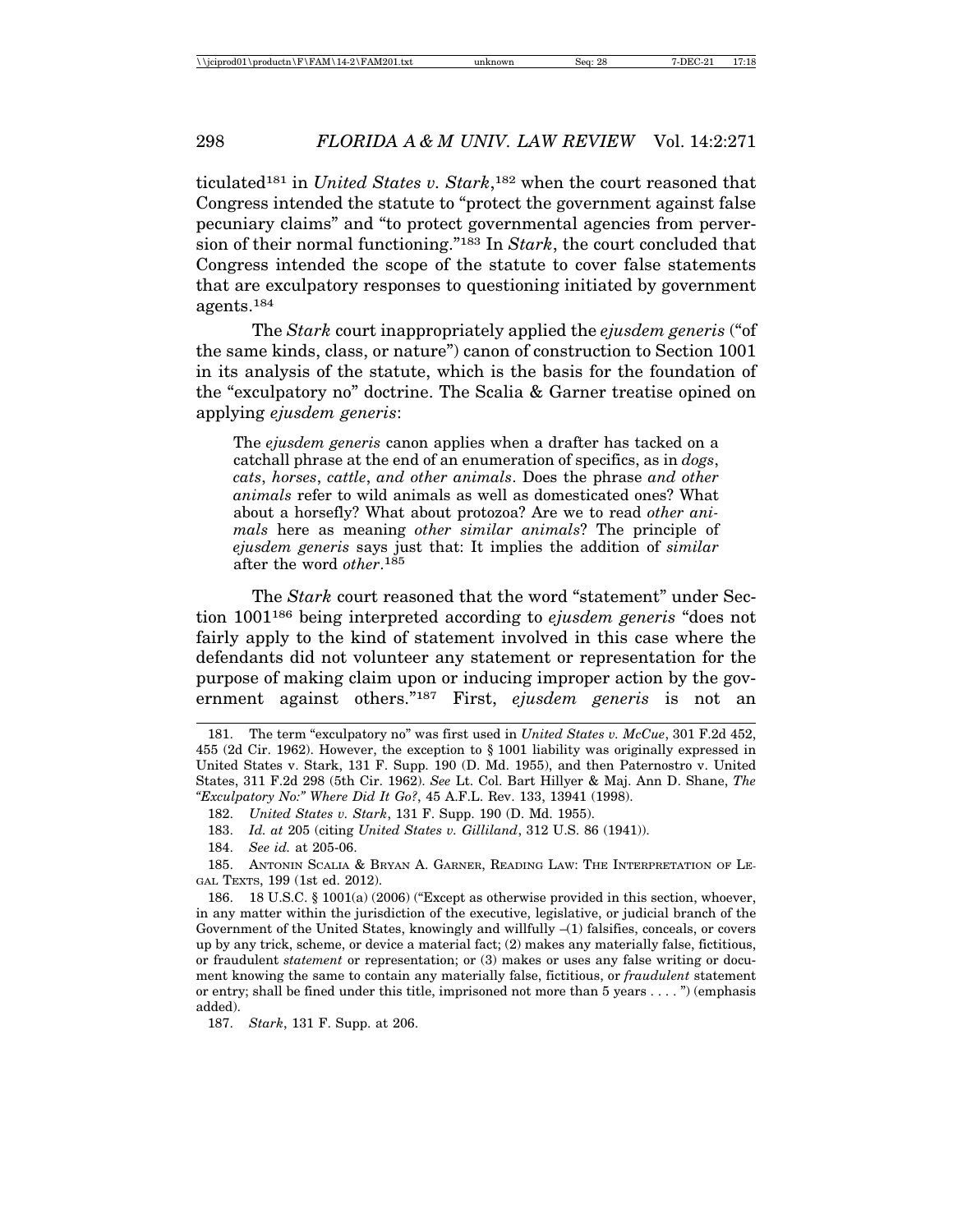appropriate canon of construction because there is not a catchall phrase and the end of an enumeration of specifics. Second, even if applying *ejusdem generis* to "statement" under Section 1001, it would have to be with the words "representation" and "entry." The *Stark* court conflates the qualifiers ("false, fictitious, fraudulent") with the specifics ("statement" and "entry"). The qualifiers are adjectives; the specifics are nouns. "False, fictitious, fraudulent" describe the type of "statement" or "entry" which is being prohibited. "Statement" is an oral response, and "entry" is a non-oral response, such as a written response.

In *Brogan v. United States*,188 SCOTUS held that there is not an "exculpatory doctrine" under Section 1001.189 When questioned as to whether he accepted bribes from an employer, Brogan falsely responded with a simple "no."190 SCOTUS rebuked lower courts for interpreting the statute according to their own policy preferences, and ultimately held that the plain language of the statute does not allow for an "exculpatory no" doctrine.191

Reading "intent to deceive" into Section 1001 is beyond the plain language of the statute, and similar to the "exculpatory no" doctrine. An 'intent to deceive' is another attempt for courts to reign in the prosecutorial tool they may feel has too much reach. Notwithstanding, SCOTUS has held against this and explicitly stated that "[c]ourts may not create their own limitations on legislation."192 Even if other courts try to interpret Section 1001 through a canon of construction in order to determine the intent of Congress, SCOTUS has declared that the intent of Congress with regard to Section 1001 is to cover a broad range of offenses and that the statute should be read as broadly as possible.193

VI. INTERPRETING THE MATERIALITY REQUIREMENT OF THE STATUTE

There is still ambiguity about what constitutes materiality under Section 1001. The purpose of the materiality requirement under Section 1001 is to clarify the scope of the statute, so as to put parame-

<sup>188.</sup> *United States v. Brogan*, 522 U.S. 398 (1998).

<sup>189.</sup> *Id.* at 408.

<sup>190.</sup> *Id.* at 400.

<sup>191.</sup> *Id.* at 408 ("Because the plain language of § 1001 admits of no exception for an 'exculpatory no,' we affirm the judgment of the Court of Appeals.").

<sup>192.</sup> *Id.* ("Courts may not create their own limitations on legislation, no matter how alluring the policy arguments for doing so, and no matter how widely the blame may be spread.").

<sup>193.</sup> *United States v. Rodgers*, 466 U.S. 475, 480 (1984).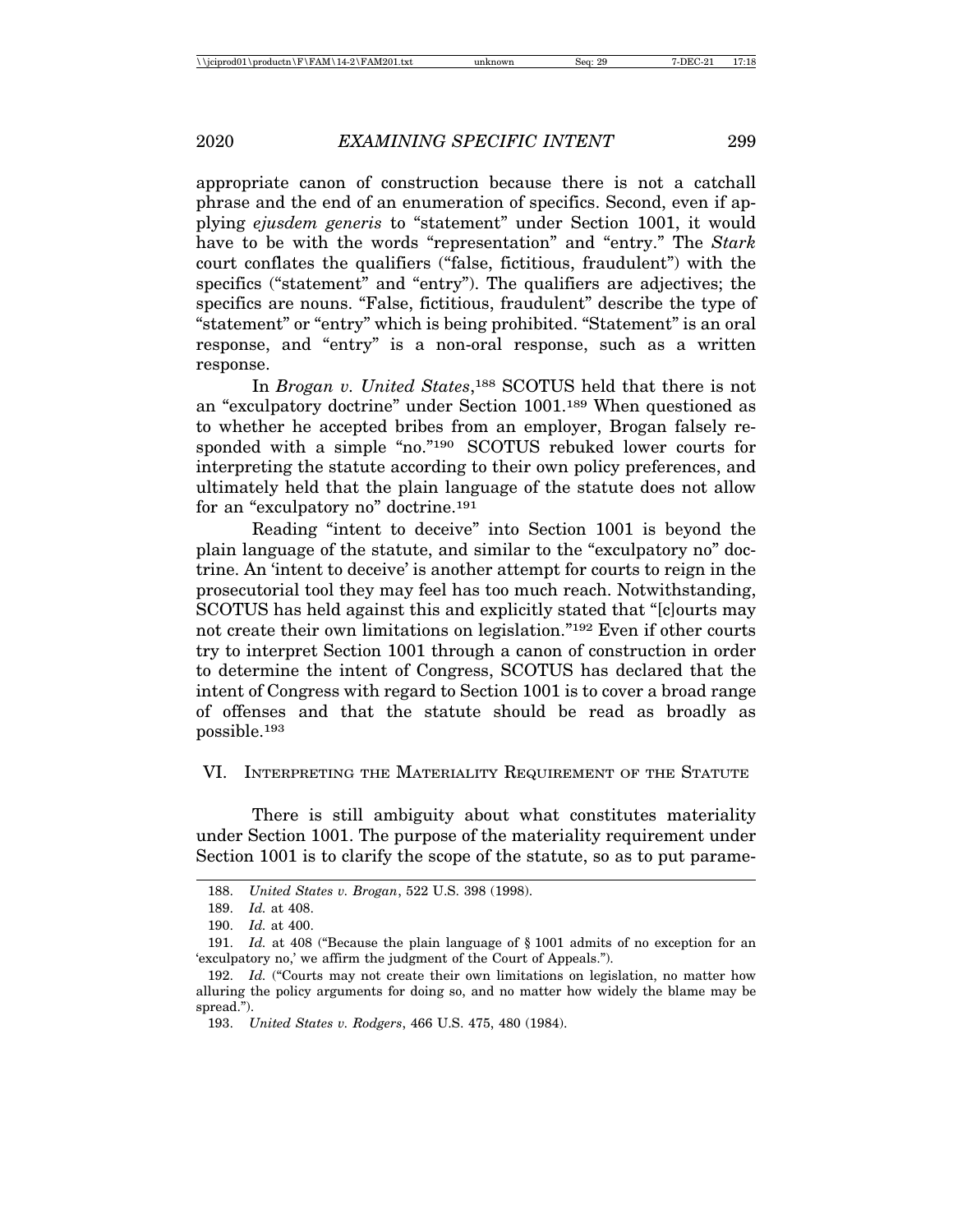ters around the reach of prosecutors.194 Some scholars have concurred with SCOTUS's plain meaning interpretation of the statute in *Brogan*,195 but felt that the defendant's false statement did not meet the threshold of materiality since the government did not show that their investigation was impeded.196 Notwithstanding, it should be noted that at the time Brogan was convicted Section 1001 did not have the materiality requirement.<sup>197</sup> Before the statute was amended in 1996, the Second Circuit held that materiality was not an element since it was not written in the statute.198 Thus, a plain meaning of the interpretation would not have a materiality requirement, and the government would not have to show that their investigation had been impeded.

In 1995, the question before SCOTUS was whether it is constitutional or unconstitutional for a judge to refuse to allow a jury to determine the question of materiality under Section 1001.199 In *United States v. Gaudin*, the majority opinion blazons that "[i]t is *uncontested* that conviction under this provision requires that the statements be 'material' to the Government inquiry, and that *'materiality' is an element of the offense* that the Government must prove."200 However, in a concurring opinion Chief Justice Rehnquist states that "[t]he Court does not resolve that conflict; rather, *it merely assumes that materiality is, in fact, an element* of the false statement clause of § 1001."201 It may

196. Garner, *supra* note 195.

<sup>194.</sup> Nathan Edwards, *Brogan v. United States: A Critical Response to the Supreme Court's Analysis of 18 U.S.C.A. § 1001*, 31 MCGEORGE L. REV. 147, 187 (1999) (warning that "§ 1001 will lurk in the repertoire of the 'over-zealous prosecutor.'") (citing Petitioner's Brief at 18, *Brogan v. United States*, 522 U.S. 398 (1998) (No. 96-1579)); *see also* Geraldine Szott Moohr, *What the Martha Stewart Case Tells Us About White Collar Criminal Law*, 43 HOUS. L. REV. 591, 619 (2006).

<sup>195.</sup> Edwards, *supra* note 194; *see also* Harry E. Garner*, Criminal Law–18 U.S.C. 1001–Abrogation of the "Exculpatory No" Doctrine*, 66 TENN. L. REV. 561, 593 (1999).

<sup>197.</sup> At the time defendant Brogan was convicted, 18 U.S.C. § 1001 provided: "Whoever, in any matter within the jurisdiction of any department or agency of the United States knowingly and willfully falsifies, conceals or covers up by any trick, scheme, or device a material fact, or makes any false, fictitious or fraudulent statements or representations, or makes or uses any false writing or document knowing the same to contain any false, fictitious or fraudulent statement or entry, shall be fined not more than \$10,000 or imprisoned not more than five years, or both." 18 U.S.C. § 1001 was amended in 1996, which added the materiality requirement to every subsection under section (a); *see also United States v. Brogan*, 522 U.S. 398, 400 (1998).

<sup>198.</sup> *United States v. Elkin*, 731 F.2d 1005, 1009 (2d Cir. 1984) ("It is settled in this Circuit that materiality is not an element of the offense of making a false statement in violation of § 1001.").

<sup>199.</sup> *United States v. Gaudin*, 515 U.S. 506, 507 (1995).

<sup>200.</sup> *Id.* at 509 (emphasis added).

<sup>201.</sup> *Id.* at 524 (emphasis added).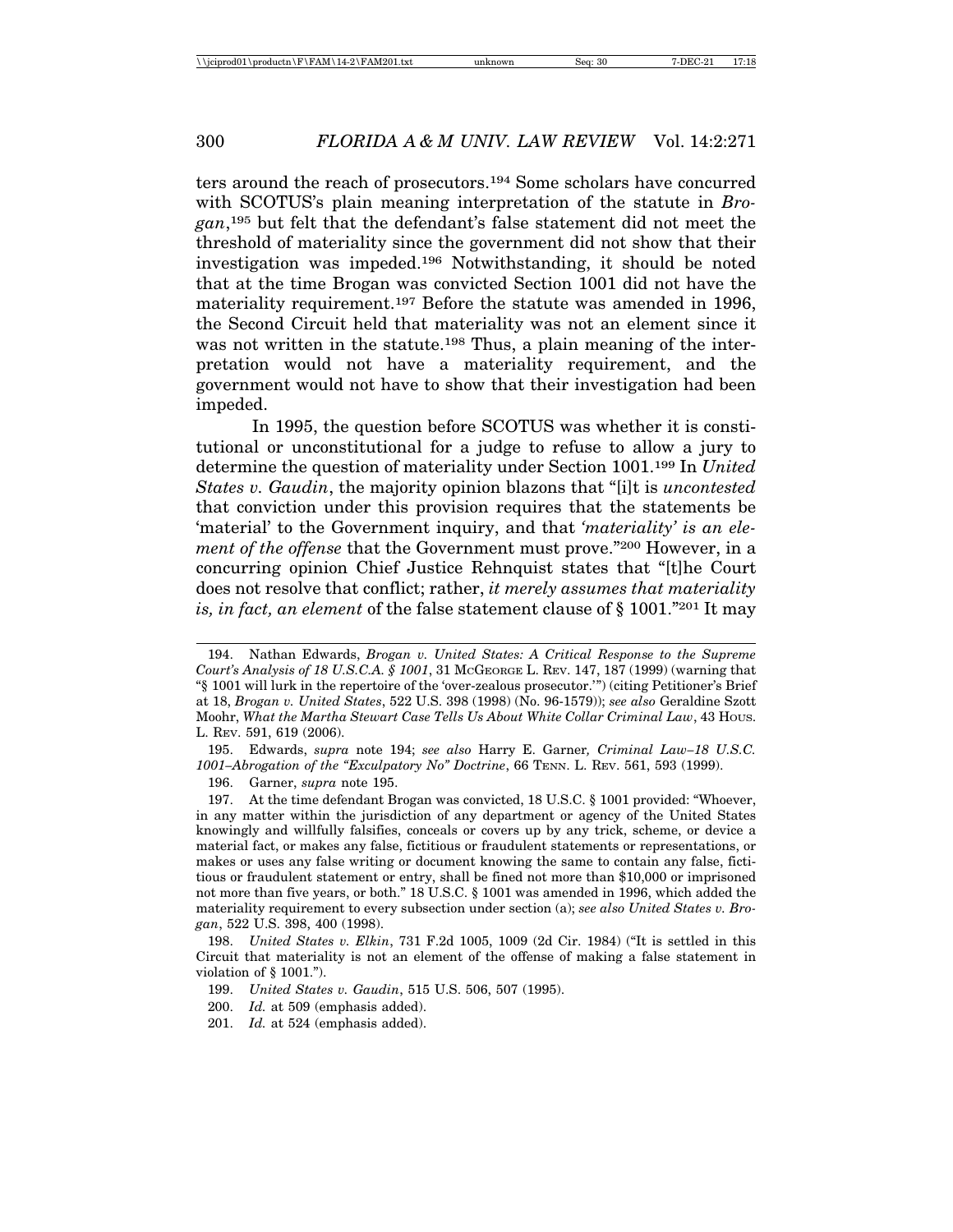be inferred that Chief Justice Rehnquist's view is that materiality was not an element because it was not in the statute at the time, and thus he utilized a plain meaning interpretation of the statute.

The term material may sometimes be confused with relevancy, but they are two very different legal terms.202 SCOTUS has defined material as "a natural tendency to influence, or [be] capable of influencing, the decision of the decision-making body to which it was addressed."203 This definition is quite broad, and a plain meaning interpretation of "influence, or [be] capable of influencing," does not require evidence that the false statement actually influences the government.204

The relevant part of Section 1001 states, "makes any materially false, fictitious, or fraudulent statement or representation." If the Series-Qualifier Canon were used to interpret the statute, the term materially would be construed in consistency with the interpretation of the term "statement."205 The term "statement" has been interpreted according to its plain meaning by courts, and has come to encompass those that are oral,<sup>206</sup> written,<sup>207</sup> sworn,<sup>208</sup> unsworn,<sup>209</sup> voluntary,<sup>210</sup>

210. *See, e.g.*, *United States v. Adler*, 380 F.2d 917, 922 (2d Cir. 1967).

<sup>202.</sup> *Weinstock v. United States*, 231 F.2d 699, 701 (D.C. Cir. (1956) ("'Material' when used in respect to evidence is often confused with 'relevant', but the two terms have wholly different meanings. To be 'relevant' means to relate to the issue. To be 'material' means to have probative weight, i. e., reasonably likely to influence the tribunal in making a determination required to be made. A statement may be relevant but not material. Professor Wigmore depicts with some acerbity the difference between relevancy and materiality, 'the inaccuracy of our usage' of the terms, and 'the harmfulness of this inveterate error'. Materiality, he maintains, is a matter of substantive law and does not involve the law of evidence. He does not include "materiality" in the topics treated in his volumes on Evidence.").

<sup>203.</sup> *Gaudin*, 515 U.S. at 509; *see also Kungys v. United States*, 485 U.S. 759, 770 (1988) ("The most common formulation of that understanding [of the materiality concept] is that a concealment or misrepresentation is material if it 'has a natural tendency to influence, or was capable of influencing, the decision of the decisionmaking body to which it was addressed.'"); *see, e.g.*, *Weinstock*, 231 F.2d at 702 n.6.

<sup>204.</sup> *United States v. Edgar*, 82 F.3d 499, 510 (1st Cir. 1996) (declaring that "[T]he standard is not whether there was actual influence, but whether it would have a *tendency* to influence.") (emphasis added); *see also United States v. Trent*, 949 F.2d 998, 999 (8th Cir. 1991) (holding that there is no reliance requirement because materiality only demands the *ability* to influence the government) (emphasis added); *see also United States v. Grizzle*, 933 F.2d 943, 948 (11th Cir. 1991).

<sup>205.</sup> *See* ANTONIN SCALIA & BRYAN A. GARNER, *supra* note 185, at 147 ("When there is a straightforward, parallel construction that involves all nouns or verbs in a series, a prepositive or postpositive modifier normally applies to the entire series.").

<sup>206.</sup> *See, e.g.*, *United States v. Rodriguez-Rodriguez*, 840 F.2d 697, 700-01 (9th Cir. 1988).

<sup>207.</sup> *See, e.g.*, *Franks v. Delaware*, 438 U.S. 154 (1978).

<sup>208.</sup> *See, e.g.*, *Id.*

<sup>209.</sup> *See, e.g.*, *United States v. Des Jardins*, 772 F.2d 578, 580 (9th Cir. 1985).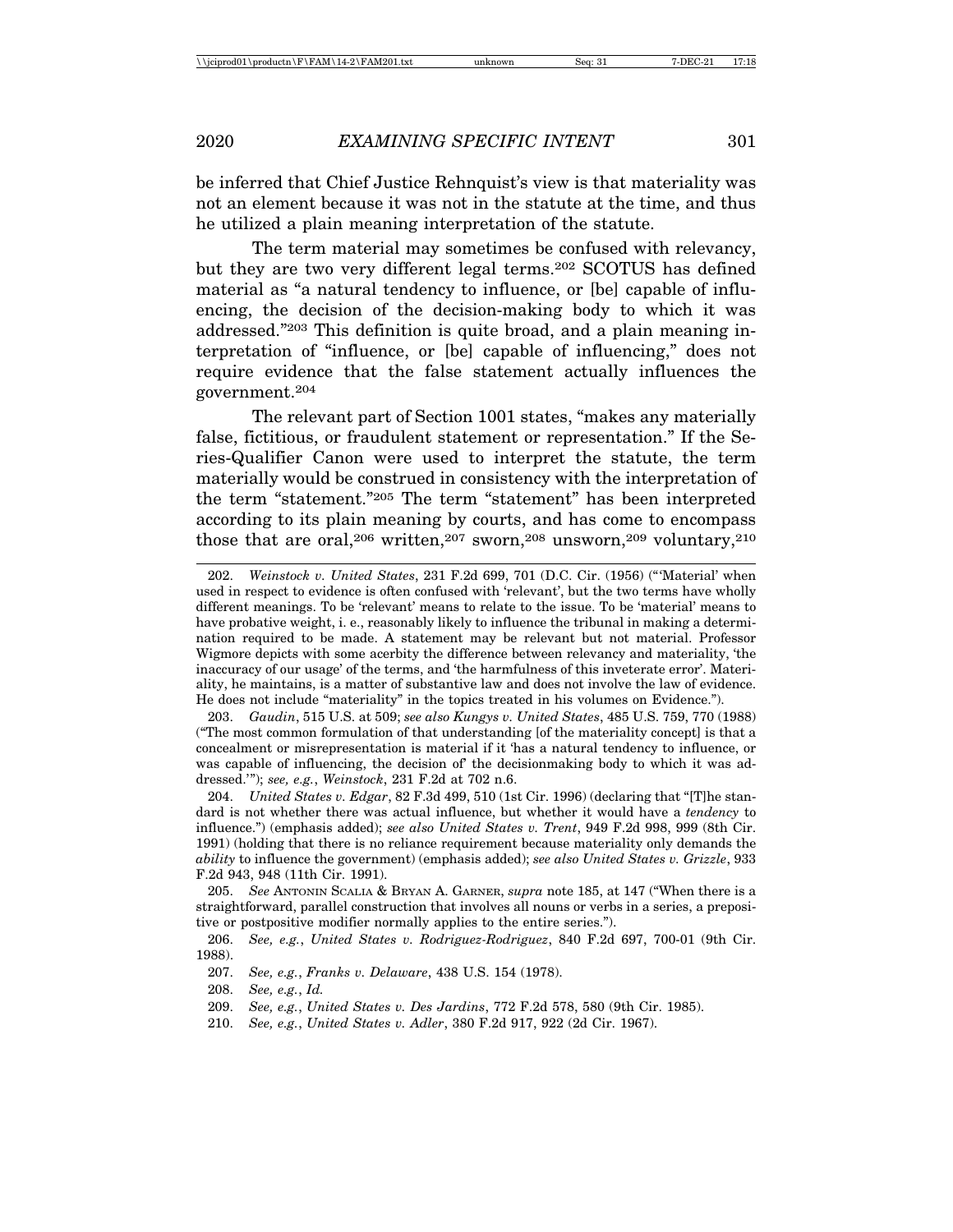and on government documents for birth certificates, $2^{11}$  passports, $2^{12}$ residency,213 and finances.214 Thus, applying the Series-Qualifier Canon to interpret the statute, "materially" and "statement" would be defined in a "straightforward, parallel construction," which does not require that the government provide evidence that it has been influenced by the false statement.

While "capable of influencing" may be a low threshold,  $2^{15}$  it is nonetheless the threshold that the statute prescribes. There is still a circuit split as to whether materiality is a question of law or a question of fact. A majority of the courts hold that it is a question of law, but a minority of courts have taken the position that it should be decided by a trier of fact.

#### **CONCLUSION**

While SCOTUS and the DOJ agree that Sections 1001 and 1035 confer extraordinary authority on prosecutors,<sup>216</sup> this is what a plain meaning interpretation of the statutes prescribes. Reigning in this extraordinary authority is an issue for Congress, not for our courts. When courts tried to reign in this extraordinary authority under the "exculpatory no" doctrine, SCOTUS eventually rejected it.217 Reviewing the legislative history, Congress tried to limit the scope by adding a property and financial fraud requirement in order to limit the reach of

215. *See, e.g.*, *United States v. Alemany Riv*era, 781 F.2d 229, 235 (1st Cir. 1985) ("[T]he test for materiality under 18 U.S.C. § 1001 is . . . whether [the statement] had the capacity to influence a government function."); *see also United States v. Lichenstein*, 610 F.2d 1272, 1278 (5th Cir. 1980) ("The false statement must simply have the capacity to impair or pervert the functioning of a government agency."); *see also United States v. White*, 270 F.3d 356, 365 (6th Cir. 2001) ("'[*M*]*ateriality*' *is a fairly low bar* . . . . [T]he government must present at least some evidence showing how the false statement in question was capable of influencing federal functioning.") (emphasis added); *see also United States v. Moore*, 446 F.3d 671, 681 (7th Cir. 2006) (statement is material if it "has a natural tendency to influence, or . . . is capable of affecting, a government function."); *see also United States v. Calhoon*, 97 F.3d 518, 530 (11th Cir. 1996) ("[I]t is enough if the statements had a 'natural tendency to influence, or [were] capable of affecting or influencing a government function.'").

216. *See Brogan v. United States* , 522 U.S. 398, 408 (1998); *See Am. Surety Co. of N.Y. v. Sullivan*, 7 F.2d 605 (2d Cir. 1925).

<sup>211.</sup> *See, e.g.*, *United States v. Montemayor*, 712 F.2d 104, 106 (5th Cir. 1983).

<sup>212.</sup> *See, e.g.*, *United States v. Scott*, 915 F.2d 774, 775 (1st Cir. 1990).

<sup>213.</sup> *See, e.g.*, *United States v. Lopez*, 728 F.2d 1359, 1362-63 (11th Cir. 1984).

<sup>214.</sup> *See, e.g*., *United States v. Leal*, 30 F.3d 577, 584 (5th Cir. 1994) (false statements on invoices made to the Small Business Administration); *see also* United States v. Kneen, 889 F.2d 770, 773 (8th Cir. 1989) (false statements made on expense reports to the Internal Revenue Service).

<sup>217.</sup> *See Brogan v. United States*, 522 U.S. 398 (1998).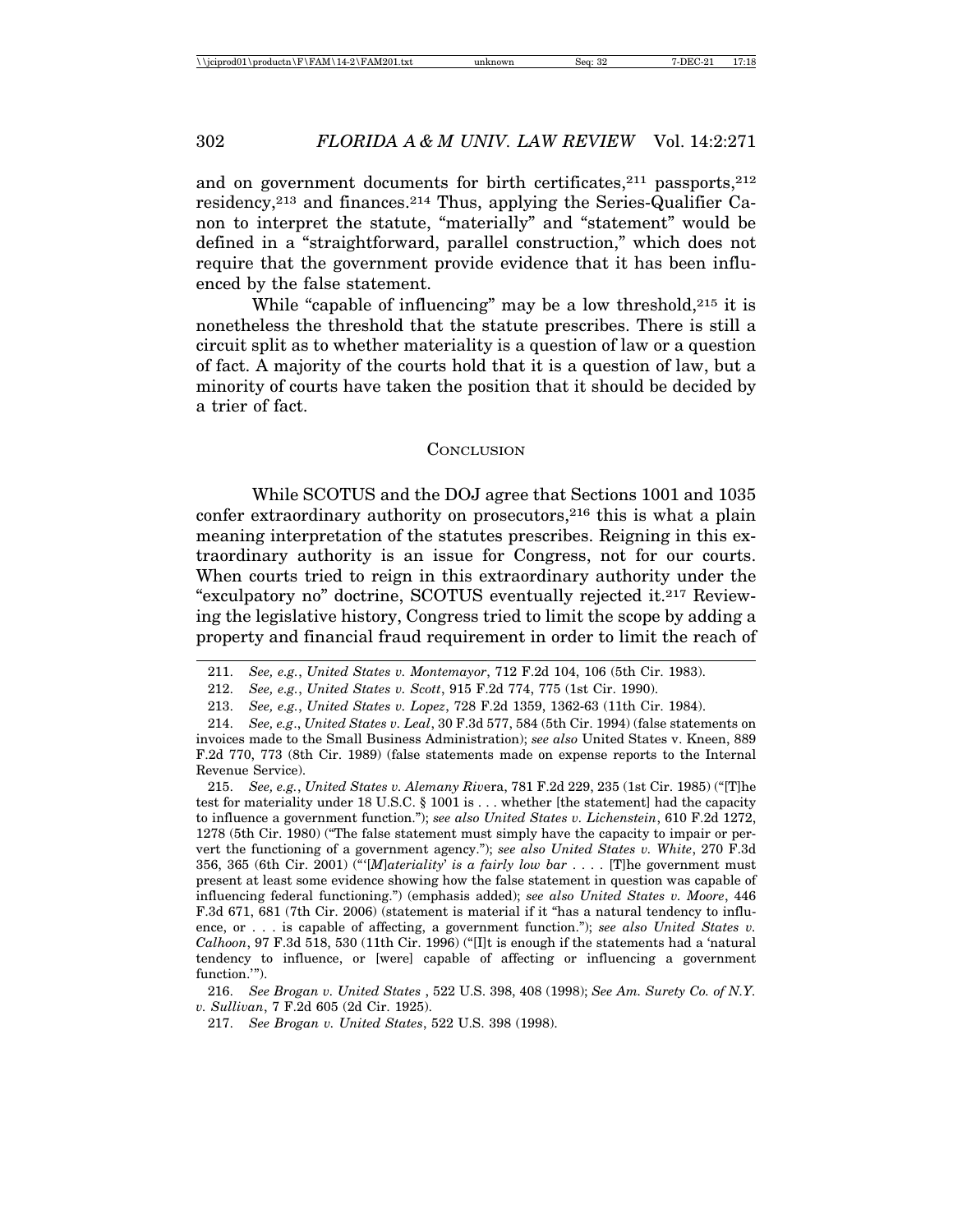prosecutors.218 The statute was easily gamed, and Congress then removed the property and financial fraud requirement.219 Now, it is being claimed again that the statute gives prosecutors extraordinary authority, which should be limited. If Congress intended to limit the reach of the statute, it could define "materially,"220 as courts have interpreted the term with a low threshold.221 Nevertheless, this is not an issue for our courts, as limiting the reach of prosecutors by holding that the statute requires specific intent goes beyond a plain meaning interpretation.

<sup>218.</sup> Act of Oct. 23, *supra* note 11.

<sup>219.</sup> Act of June 18, *supra* note 16.

<sup>220.</sup> *United States v. Moore*, 612 F.3d 698, 701 (D.C. Cir. 2010) (noting "Section 1001 does not define 'materially false.'").

<sup>221.</sup> *See* cases cited *supra* note 215.